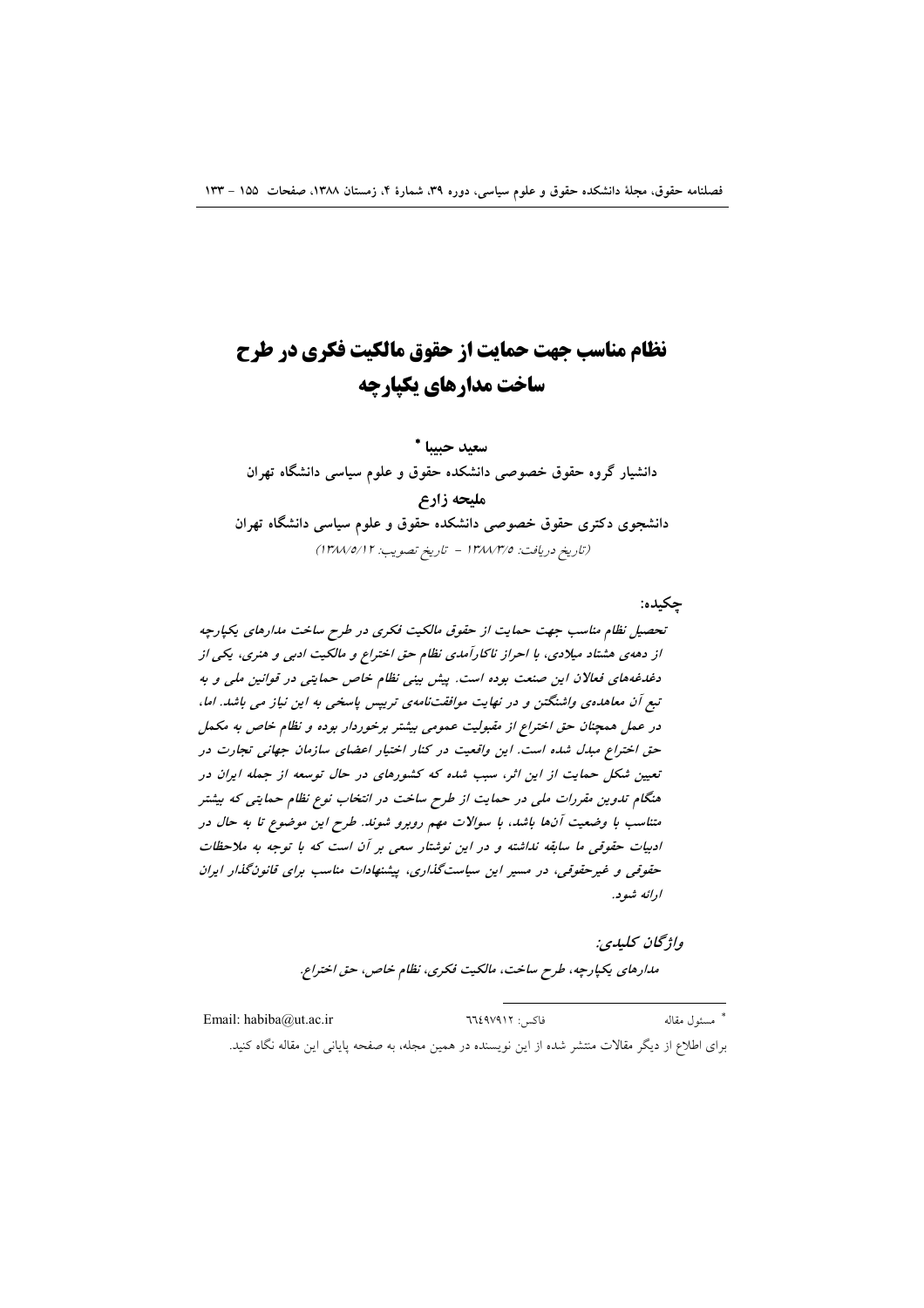#### مقدمه

نظام خاص حمایتی، یکی از شاخههای حقوق مالکیت فکری در کنار انواع قدیمی تر، یعنی حق اختراع و مالکیت ادبی و هنری، دیری نیست که پا به عرصهی وجود گذاشته و در برخی مصادیق حقوق مالکیت فکری از جمله طرح ساخت مدارهای یکپارچه در قوانین ملی و موافقتنامه راجع به جنبههای تجاری حقوق مالکیت فکری(تریپس) پیش بینی شده است. قدمت، شناخته شده بودن و كارايي نظامهاى سنتى، لزوم ايجاد چنين نظامى را زير سوال میبرد. به علاوه، در عمل نیز پدیدآورندگان طرح ساخت استفاده از حق اختراع، به مثابه ابزار حمایتی را مرحج میدانند. از طرفی، در موافقتنامهی تریپس نیز که لزوم حمایت از طرح ساخت به عنوان یکی از موضوعات حقوق مالکیت فکری مورد پیش بینی قرار گرفته، به اعضا اجازه داده شده است که شکل و قالب حمایت را با توجه به منافع خود، اَزادانه انتخاب نمایند. این امور سبب شده است که نظام خاص حمایتی جایگاه خود را به عنوان نظام قاطع حمایت از طرح ساخت از دست بدهد، اگرچه در اکثر کشورهای جهان قانون خاص منطبق با شرایط و ویژگیهای نظام خاص به تصویب رسیده است. به علاوه، کشورها هنگام مواجهه با لزوم برقراری حمایت از اثری که سابقاً حمایت نمی کردهاند، در اساس تدوین مقررات حمایتی و ماهیت و نوع حمایت اعطایی دچار تردید میشوند و هراس دارند که این اقدام به مانعی برای پیشرفت صنعت مربوطه در آن کشورها تبدیل نشود. با توجه به الزام ایران به حمایت از طرح ساخت مدارهای یکپارچه، به عنوان یکی از پیش شرطهای عضویت در سازمان جهانی تجارت، همان دغدغهها برای دولت ایران نیز وجود دارد. لذا، لازم است رویکرد مناسب در برخورد با این اثر فکری، با در نظر گرفتن ملاحظات اقتصادی و جایگاه این صنعت در ایران، انتخاب شود. همچنین، در این مسیر باید در مورد قابلیت حمایت از طرح ساخت تحت قوانین مالکیت فکری موجود در ایران، بحث و راه حل مناسب اتخاذ شود، چرا که این امر با نشان دادن عرف موجود در کشور تا قبل از تصویب قانون خاص، میتواند دولت ایران را در برداشتن گام بعدی یاری رساند. بنابراین، نتایج حاصل از این مطالعه در سیاستگذاری ملی ایران در حمایت از طرح ساخت مدارهای یکپارچه مؤثر خواهد بود. به منظور تحلیل مباحث مزبور، این نوشتار به دو بخش تقسیم شده است. در بخش اول، نظام خاص حمایتی مورد مطالعه قرار گرفته و طی سه گفتار به ترتیب، به معرفی نظام خاص، دلایل ایجاد آن و جایگاه این نظام، میپردازیم. اطلاعات حاصل از این بخش به عنوان سنگ بنای تحلیل راهحلههای پیش روی ایران در بخش دوم مورد استفاده قرار میگیرد. بخش دوم نیز به سه گفتار تقسیم و عمدتا با هدف ارائهی پیشنهاد به قانونگذار ایران تدوین شده است. در گفتار اول، مقررات حقوق مالکیت فکری موجود و امکان برخورداری طرح ساخت از حمایت طبق آنها بررسی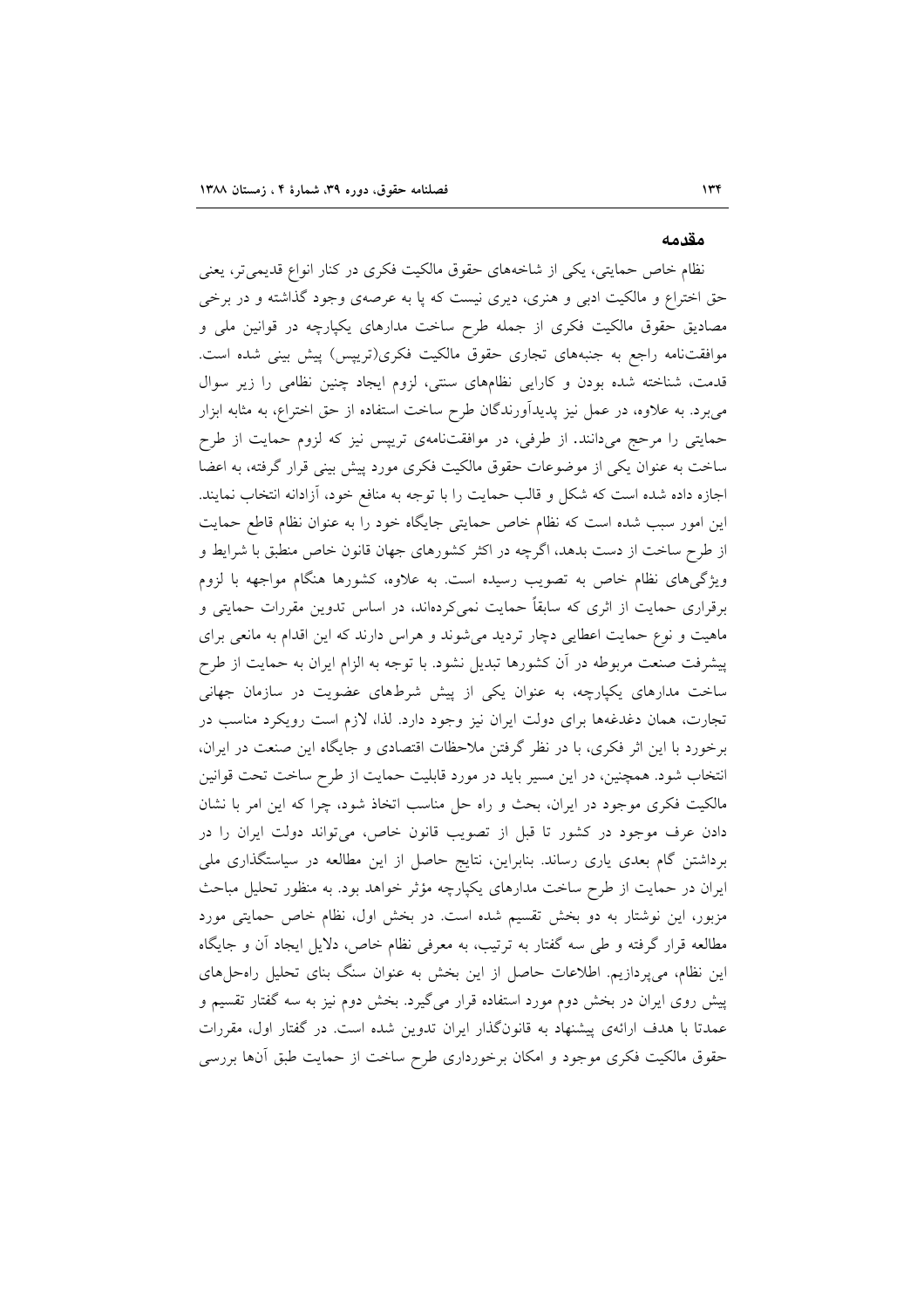میگردد. سپس، در گفتار دوم با ارائه مثالهایی از تجربیات سایر کشورها، دیگر ملاحظات مؤثر در تعیین ساختار حقوقی و حتی پیشرفت صنعت مدارهای یکپارچه مطالعه می شود، تا میزان نقش زیرساختهای قانونی در این مسیر روشن گردد. در نهایت در گفتار سوم، نظام حمایتی مناسب برای ایران مورد تجزیه و تحلیل قرار گرفته، معرفی می شود.

# بخش اول: نظام خاص حمايتي به عنوان نظام منتخب در جهان

طرح ساخت مدارهای یکپارچه در اسناد بینالمللی، منطقهای و اغلب قوانین ملی به وسیلهی نظام خاص (sui generis) مورد حمایت قرار می گیرد.

تا قبل از دههی ۱۹۸۰ میلادی، مدارهای یکپارچه در آمریکا (که تا آن زمان بزرگترین تولیدکننده و عرضه کنندهی آن به بازار جهانی بود) به عنوان اختراع به ثبت می رسیدند (www.themanbehindthemicrochip.com/rn.html). با پیشرفت این صنعت در ژاپن و کشورهای عضو اتحادیه اروپا، منافع رقابتی أمریکا در تولید و تجارت مدارهای یکپارچه کاهش یافت؛ و علت آن، افزایش قدرت رقبای ژاپنی و اروپایی از طریق نسخه برداری از طرحهای آمریکایی، که قابل حمایت حق اختراع نبودند، شناخته شد ( Jeremy & Alison Firth, 2001,p.386). بنابراین، ایجاد یک نظام خاص حمایتی که بتواند حداکثر حمایت را از این اثر فکری فراهم کند، مورد توجه قرار گرفت. در سال ۱۹۸٤ میلادی، با تصویب قانون حمایت از تراشههای نیمه رسانا (The Semiconductor Chip Protection Act) در آمریکا، نخستین قانون ملی بنیانگذار نظام خاص حمایتی پا به عرصهی وجود گذاشت. به دنبال آن، سایر کشورها از جمله ژاپن و اتحادیهی اروپا قوانینی مشابه را، که عمدتا با الگوبرداری از قانون آمریکا تنظیم شده بودند، به تصويب رساندند(2003,p.308, 3003,p). در پي اين تحولات، سازمان جهاني مالكيت فکری نخستین سند بینالمللی، یعنی معاهده مالکیت فکری در مورد مدارهای یکپارچه (واشنگتن)(Treaty on Intellectual Property in Respect of Integrated Circuits(1989)) را به تصویب رساند، که موافقتنامه راجع به جنبههای تجاری حقوق مالکیت فکری(تریپس) علی رغم اصلاح بخشى از مقررات معاهده، به أن ارجاع داده است (p.263, 2003, 3003). لذا، تمام کشورهای عضو سازمان جهانی تجارت موظف هستند از طرح ساخت مدارهای یکپارچه به عنوان یکی از موضوعات حقوق مالکیت فکری طبق مقررات تریپس حمایت نمایند(بند ۲ ماده ۱). همین امر سبب شده است که در کشورهای عضو و کشورهایی که قصد کسب عضویت سازمان را دارند، قوانین موجود اصلاح و یا قوانین جدید در این زمینه به تصویب رسد. بنابراین، نظام خاص از منظر مقررات تریپس و قوانین ملی از اهمیت برخوردار است. پس، این بخش با هدف تنویز ذهن خواننده نسبت به نظام خاص در سه گفتار تنظیم شده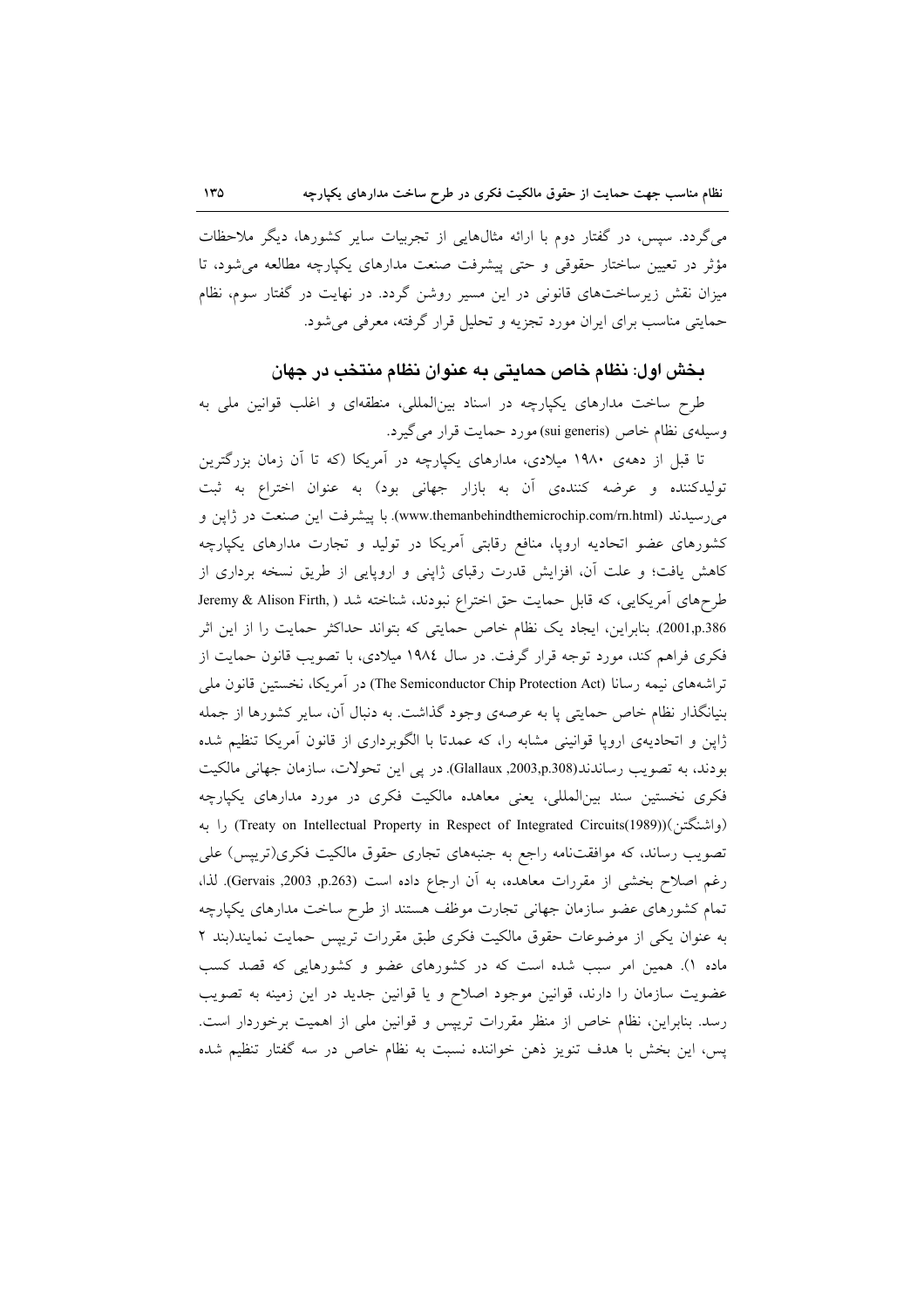است؛ در گفتار اول نظام خاص حمایتی معرفی میگردد، در گفتار دوم دلایل ایجاد آن و در گفتار سوم جايگاه كنوني اين نظام در دنيا بررسي مي شود.

# گفتار اول: معرفی نظام خاص

نظام خاص حمایت از طرح ساخت مدارهای یکپارچه نوع مدرن حقوق مالکیت فکری محسوب می شود. این نظام که می توان آن را سومین شاخهی حقوق مالکیت فکری (در کنار مالکیت صنعتی و مالکیت ادبی و هنری) دانست، ماهیتی مستقل دارد، ولی ترکیبی از مقررات نظامهای موجود است. موضوع حمایت در این نظام "طرح ساخت" ( -Layout designs/topographies) میباشد (ماده سه معاهدهی واشنگتن(با ارجاع ماده ۳۵ تریپس))، ولی بر طبق ماده ۳۹ موافقتنامه ترییس حمایت به مدارهای یکپارچه و کالای حاوی آنها نیز تسری داده شده است. در نظام خاص حمایتی، اثری که معمولی نبوده و حاصل تلاش فکری پدیدآورنده باشد مورد حمایت قرار گرفته و به صاحب آن حق انحصاری تکثیر طرح، شامل نسخه برداری و به کار گیری در مدارهای یکپارچه، و بهره برداری تجاری اعطا می شود (حبیبا و زارع، ١٣٨٦، صص.٥٥-٣٣. از آنجا كه نظام خاص حمايتى به عنوان نظام منتخب در معاهده واشنگتن و موافقتنامه تریپس مورد پیش بینی قرار گرفته است، باید دلایل ایجاد نظام خاص در گفتار جداگانه مورد بررسی قرار گیرد، تا مشخص شود، چه عواملی سبب شد که تدوین چنین مقرراتی ضرورت یابد.

# گفتار دوم: دلايل ايجاد نظام خاص

حمایت از طرح ساخت مدارهای یکپارچه، قبل از معاهده واشنگتن در معاهدات بینالمللی پیش بینی نشده بود. کنوانسیون پاریس در حمایت از مالکیت صنعتی (مصوب ۱۸۸۳ میلادی با اصلاحات بعدی) در بند دو از ماده یک خود، و همچنین، کنوانسیون برن در حمایت از آثار ادبی و هنری(۱۸۸٦ میلادی با اصلاحات بعدی) در ماده دو، آثار مورد حمایت را بر می شمرند؛ لیکن، طرح ساخت مدارهای یکپارچه در این مواد پیش بینی نشده است. با این و جود، از أنجا كه در اثر فكرى بودن طرح ساخت ترديدى وجود ندارد، قبل از ايجاد نظام خاص حمایتی فقط دو فرض قابل طرح بوده است؛ یا اَن که طرح ساخت (یا مدارهای یکپارچهی حاوی آن) از موضوعات مالکیت صنعتی محسوب شود و یا از جمله موضوعات تحت شمول نظام مالکیت ادبی و هنری بشمار آید. در این گفتار که به دو مبحث تقسیم شده است، احتمال برخورداری از حمایت هر دو نظام بررسی شده و علت ناکارآمدی آنها مورد مطالعه قرار مي گيرد.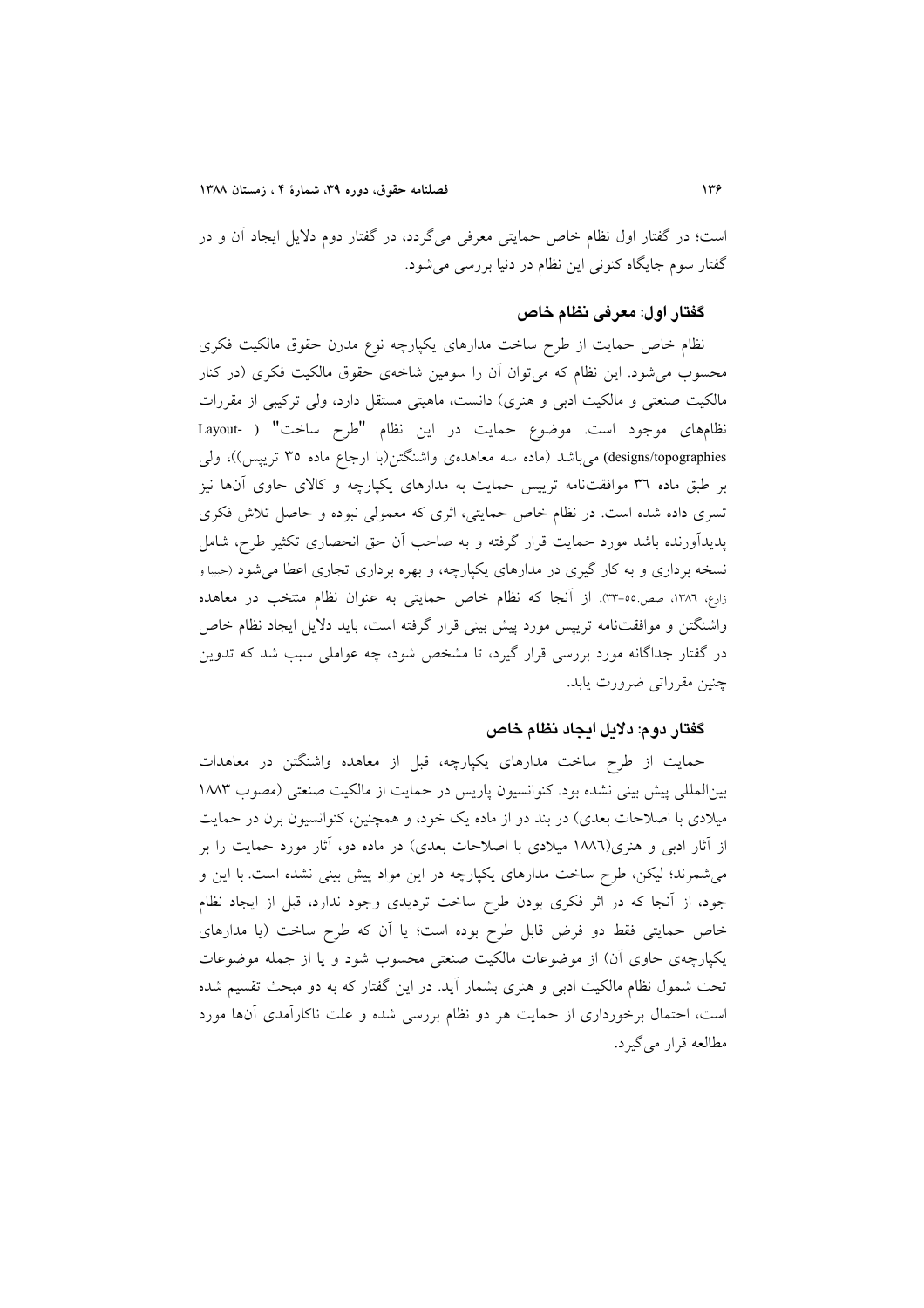## مبحث اول: ناكار آمدي مالكنت صنعتي

زمانی که برای نخستین بار مدارهای یکپارچه ساخته شد، به عنوان اختراع در اداره ثبت اختراعات آمریکا به ثبت رسید(Rockman, 2004, pp.419-424). اما، در سال0های بعد، نظام مالکیت صنعتی به دلایلی در حمایت از حقوق مالکیت فکری در مدارهای یکپارچه ناکارآمد شناخته شد، که در این مبحث بررسی خواهد شد. قبل از آن باید یادآور شد گزینهی دیگر که در کنار حق اختراع ممکن است مطرح شود، استفاده از نظام حمایت از طرحهای صنعتی است. مشکلی که وجود دارد آن است که طرح ساخت شکل خارجی مدارهای پیوسته را مشخص نمی کند و صرفاً موقعیت فیزیکی هر قطعه و عملکرد الکتریکی اّن و نحوهی اتصالات مورد نیاز را تعیین می نماید (میرحسینی، ۱۳۸٤، ص٢١٦). فلذا، امکان استفاده از نظام طرحهای صنعتی از نظر موضوع (تخصصاً) منتفى مى باشد.

اول: خروج موضوعی طرح ساخت از موضوعات مورد حمایت در حق اختراع: به منظور تولید مدارهای یکپارچه، لازم است ابتدا طرح ساخت آن طراحی شود و طراحی صحیح این طرح برای دستیابی به هدف مطلوب و کاهش هزینهی تولید بسیار مؤثر میباشد. روند طراحی به دلیل آن که نیازمند انجام آزمایشات متعدد است، صرف وقت و هزینهی بسیار بالايي را ايجاب مي كند (Christie, 1995, pp. 35-37). اما، با در اختيار داشتن طرح ساخت هر شخص میتواند مدارهای یکپارچه موضوع آن را با هزینهی بسیار کم تولید کند ( .WIPO 20-2018, pp.118) بنابراین، آنچه از اهمیت بیشتر برخوردار است، طرح ساخت مدارهای يكپارچه است. لكن، طرح هرگز نمي تواند تحت نظام حمايتي مالكيت صنعتي به عنوان اختراع به ثبت رسد. در صنعت مدارهای یکپارچه لازم است نظم منطقی که در هر لایه یا بخشهای مختلف مدار و یا نحوهی چیدمان لایهها وجود دارد، به طور مجزا مورد حمایت قرار گیرند، چرا که تغییر بخشهای مدار، طرح هر لایه و حتی نحوهی چیدن هر لایه میتواند موجب گردد، مدار جديد با عملكرد جديد به وجود آيد (The House Report,p.2).

دوم: فقدان شرط متضمن گام ابتکاری بودن در طرح ساخت: مدارهای یکپارچه عموماً نوع تکمیل کنندهی نسلهای قبل از خود و گونهای از مدارهای سابقا موجود هستند. با تغییر جزئی در عناصر الکتریکی، نحوه قرارگرفتن آن ها و یا اتصالات میتوان به نوعی جدید از مدارهای یکپارچه دست یافت که عملکرد جدیدی را انجام میدهد(\_-http://hyperphysics.phy astr.gsu.edu/hbase/electronic/iccomp.html). این امر با آنچه در نظام حمایتی مالکیت صنعتی پذیرفته شده مغایرت دارد؛ چرا که یک اختراع تنها زمانی قابل ثبت است که متضمن گام ابتکاری مهم نسبت به فناوری مشابه خود باشد(Gratton, 2003,pp.1-5)، اکثر تغییرات طرحهای ساخت و پیشرفتهای انجام شده در این صنعت تنها ارزش اقتصادی مدارهای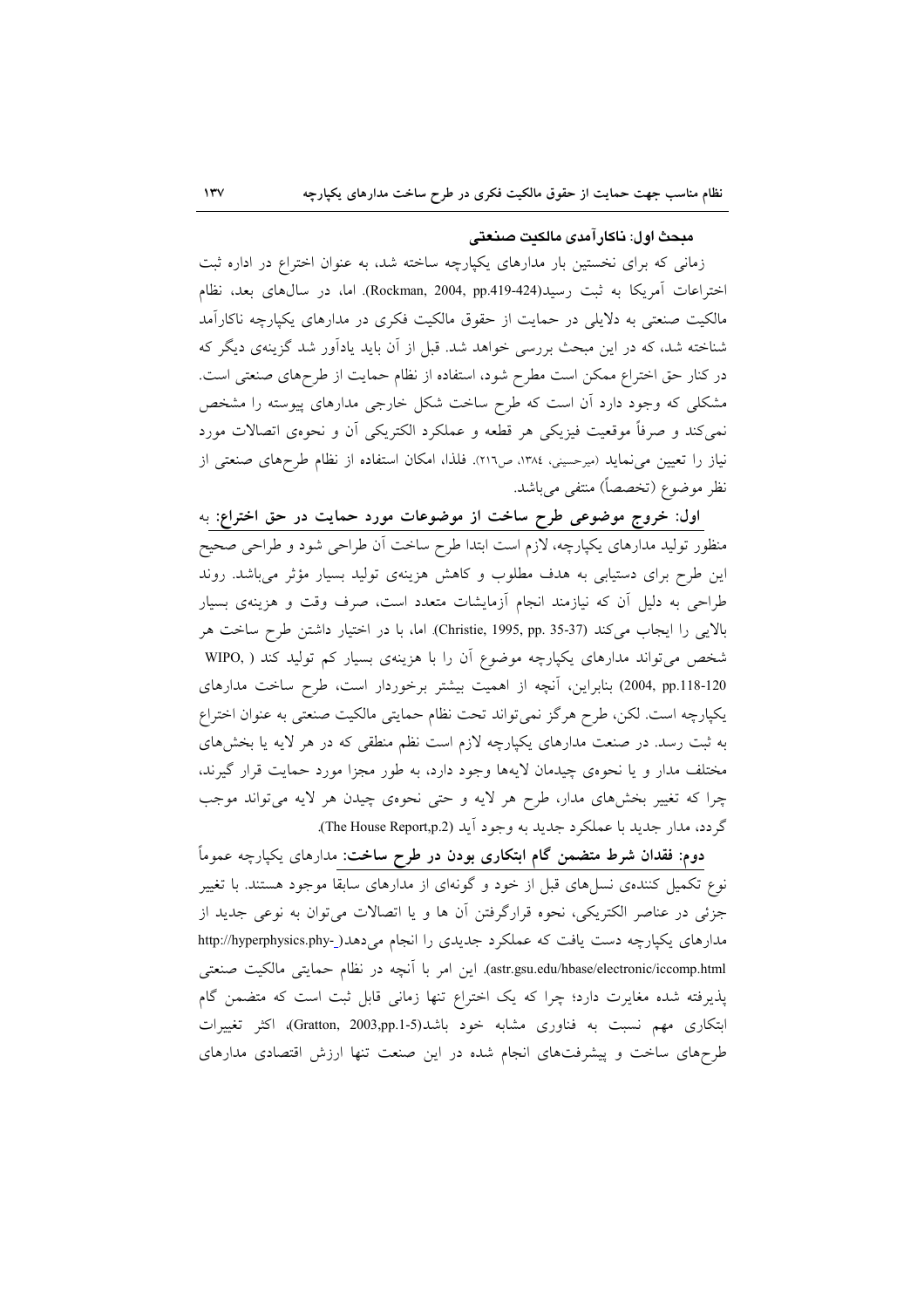موجود را افزایش داده و به طور وسیع بر دانش پیشین و ادبیات منتشر شده مبتنی است. این موضوع مشکلاتی را در کسب حمایت حق اختراع و تعقیب دعاوی نقض حق ایجاد می نماید. بنابراین، مدارهای یکپارچه فاقد ویژگی غیربدیهی بودن لازم برای برخورداری از حمایت نظام حق اختراع است(20-19-91, Hunt, 1999).

سوم: تعارض کندی ثبت اختراع با سرعت در صنعت مدارهای یکپارچه: به جهت رشد بسیار سریع فناوری، مدارهای یکپارچه کمتر از دو سال غیرقابل استفاده می شوند که با در نظر گرفتن مدتی که طول میکشد، در نظامهای دارای بررسی ماهوی، تقاضانامهی ثبت اختراع مورد بررسی قرار گیرد، تقریباً همزمان با ثبت در ادارهی ثبت اختراع، دیگر مدار موضوع ثبت نیاز به برخورداری از حمایت ندارد (Poltorak &Lerner, 2002,p.42). حتی در برخی کشورها قبل از ثبت اختراع حمایت قانونی و حقوق انحصاری به صاحب حق تعلق نمی گیرد و این معضلی بزرگ است که موجب میگردد در فاصلهی زمانی بسیار حیاتی بین ثبت تقاضانامه تا دریافت گواهی ثبت اختراع، مدارهای یکپارچهی موضوع ثبت در صنعت معمولی شده یا حتی حقوق دارنده مورد تجاوز قرار گیرد(Frederick ,Cottier & Gurry, 1999, p. 165).

چهارم: پایین بودن احتمال ثبت طرح ساختهای غیر استراتژیک به دلیل هزینهی ثبت اختراع: حق اختراع قوى ترين شكل مالكيت فكرى محسوب مى شود، چرا كه دفاع خلق مستقل اثر در مقابل دارندهی حق اختراع قابل استناد نیست. اما، کسب حق اختراع نیازمند صرف وقت و هزینهی زیادی است و به همین دلیل شرکتها اغلب فقط برای اختراعات بسیار مهم خود به دنبال کسب حمایت حق اختراع میروند. این واقعیت، سبب میشود تا بسیاری از شرکتهای تولید مدارهای یکپارچه برای طرحهای ساخت خود که از اهمیت زیادی برخوردار نیستند، به دنبال کسب حمایت حق اختراع نروند. لیکن، زمانی که محصول خود را به بازار عرضه میکنند، حقوق آنها مورد تعرض قرار گرفته و طرح ساخت نسخهبرداری مي شو د (Greguras, 1998, p.1).

با توجه به روشن شدن ناكارآمدي نظام مالكيت صنعتي در حمايت از طرح ساخت مدارهای یکپارچه، گزینهی دیگر موجود یعنی حقوق مالکیت ادبی و هنری در کانون توجه قرار گرفت. لیکن این روش حمایتی نیز در عمل کاستیهایی را از خود نشان داد که در مبحث دوم بررسی خواهد شد.

# مبحث دوم: ناكار آمدي مالكنت ادبي و هنري

مالکیت ادبی و هنری در دسترس ترین روش برخورداری از حمایت حقوق مالکیت فکری محسوب می شود. در این نظام در اغلب کشورها و در کنوانسیون برن هیچگونه ثبت یا بررسی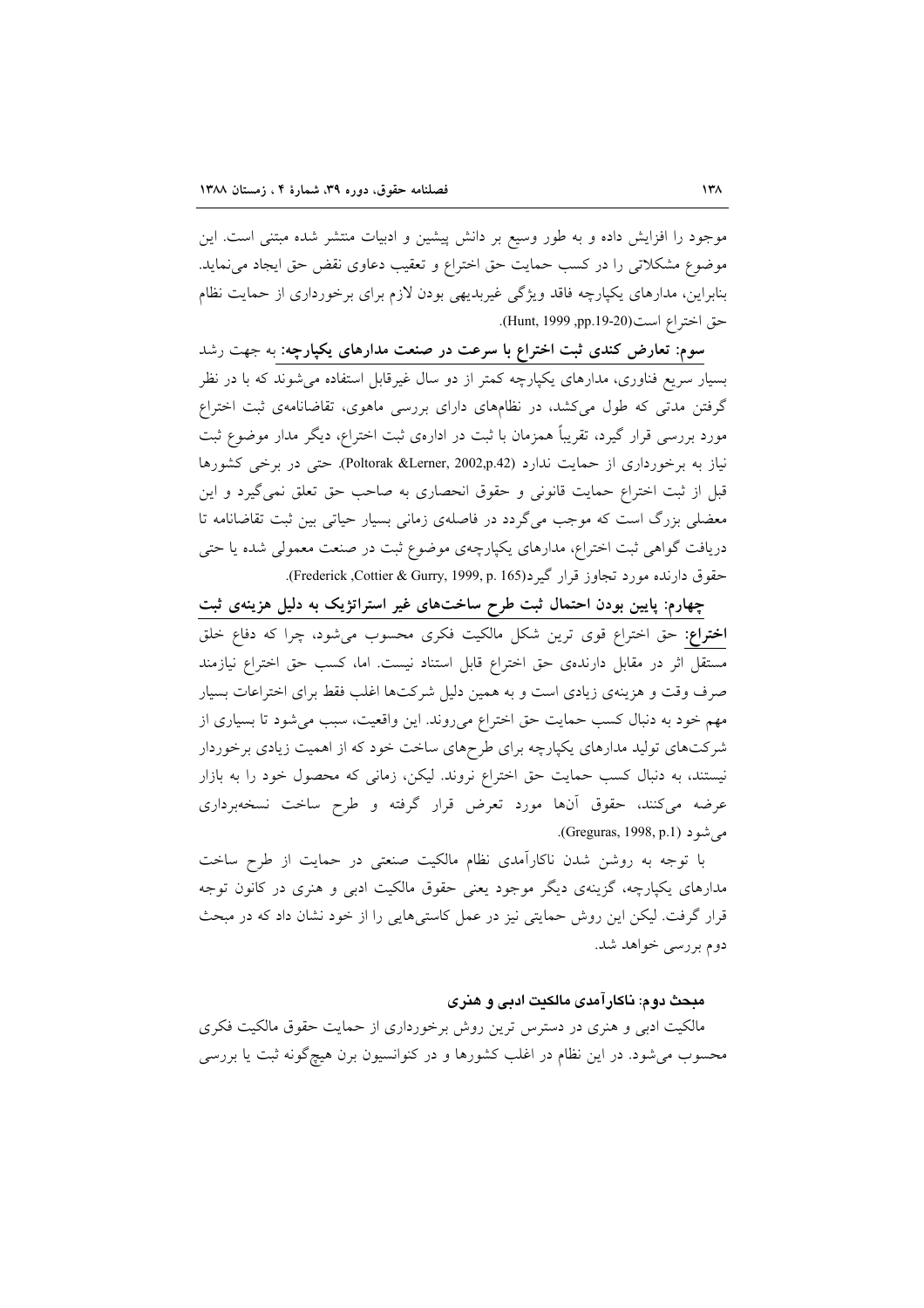به عنوان شرط آغاز حمایت پیش بینی نشده است. اگر چه این نظام، روش حمایتی مناسب به نظر می رسد، در به کار گیری و تجویز آن برای طرح ساخت مدارهای یکپارچه مشکلاتی وجود دارد که باید بدان ها اشاره نمود.

اول: طرح ساخت از جمله موضوعات مشمول مالکیت ادبی و هنری نیست: نخستین و مهمترین تردیدی که در تمسک به مالکیت ادبی و هنری در حمایت از طرح ساخت وجود دارد این است که آیا طرح ساخت مدارهای یکپارچه از جمله موضوعات مورد حمایت در نظام مالکیت ادبی و هنری محسوب می شود یا خیر. موضوع مورد حمایت در مدارهای یکپارچه مجموعهای سه بعدی از طرحهایی است که برای تحصیل یک عملکرد الکترونیکی خاص طراحی شدهاند. این طرح اگر چه در ظاهر همچون سایر طرحهای مورد حمایت در نظام مالکیت ادبی و هنری به نظر می٫رسد، ماهیتی کاملا کاربردی داشته و نقوش به کار رفته در طرح و کارکرد مورد انتظار از مدار از هم غیرقابل تجزیه میباشند ( , Rockman Op.Cit.,p.426; Frederick ,Cottier& Gurry, Op.Cit.,p. 169). به علاوه، نظام مالكيت ادبى و هنری ویژگیهای کاربردی را مورد حمایت قرار نمیدهد، در حالی که نحوهی تنظیم ویژگیهای الکترونیک، که موجب میگردد مدارهای یکپارچه عملکرد مورد انتظار را انجام دهد، بخشی مهم از طرح ساخت مدار را تشکیل میدهد، که لازم است مورد حمایت قرار گير د (164 .p. 164).

**دوم: مفهوم یکسانی دو اثر در مالکیت ادبی و هنری مبهم است:** در مالکیت ادبی و هنری "یکسان" بودن دو اثر امارهای علیه پدیدآورندهی متأخر ایجاد میکند که وی برای اثبات اّنکه اثرش کاملاً اصیل است، باید دلایل کافی ارائه نماید. در چنین دعوایی، مهمترین مشکلی که بروز میکند تشخیص مفهوم "یکسانی" و معین کردن میزان کاری است که باید بر روی اثر انجام شده باشد، به طور مثال در آثار مشتق، تا آن را به یک اثر اصیل تبدیل کند. مبهم بودن مفهوم "يكسان" سبب مى شود كه در عمل نظام مالكيت ادبى و هنرى براى فعالان صنعت مدارهای یکپارچه روش حمایتی مبهمی باشد، چرا که نمی تواند به صراحت به آنها نشان دهد که برای برخورداری از حمایت و ایجاد اثر قانونی، تاچه حد تغییرات در اثر موجود نیاز است (Oshima, 2003,p.551). به اضافه، در نظام مالکیت ادبی و هنری پدیدآوردن آثار فرعی، بدون رعايت حقوق يديدآورندهي اصلي ممنوع ميiشد (صفايي،١٣٨٦هـ. لذا، اگر پدیدآورندهای بخواهد با استفاده از اثر دیگری طرح ساخت مدارهای یکپارچه را تهیه کند (که در این صنعت رایج است)، باید از پدیدآورندهی آن اثر و یا در اکثر موارد، علاوه بر وی از دارندگان مجوز بهرهبرداری کسب اجازه کند، که با در نظر گرفتن عظمت و پیچیدگی طرحهای ساخت امروزی، این تعداد قابل توجه خواهد بود. بنابراین، صاحب حق باید یک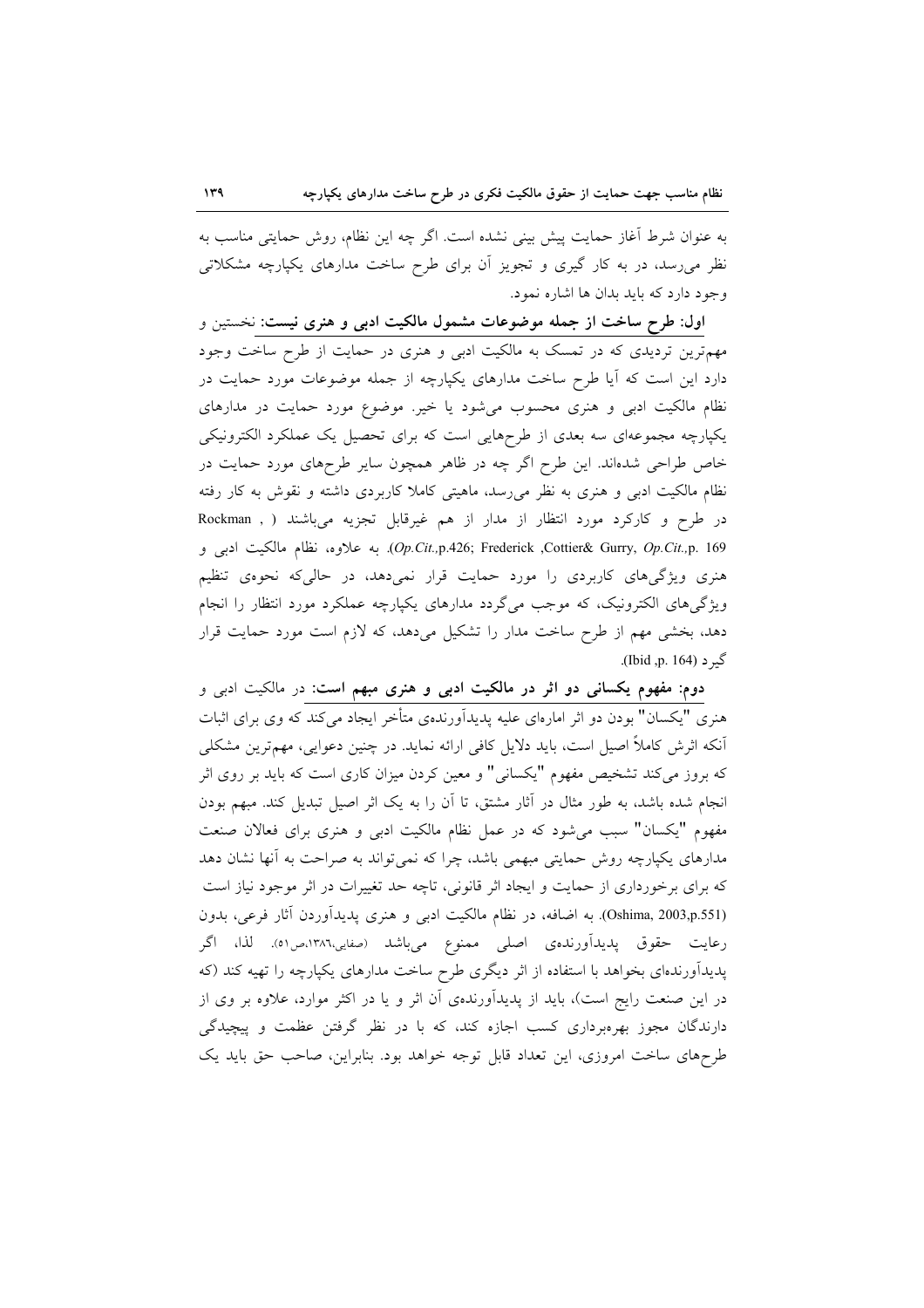سیستم بسیار پیچیده از مدیریت حقوق مالکیت فکری پیش بینی و اجرا کند که در عمل . غير قابل تحقق مي باشد (Oshima, Op.Cit.,p.551).

**سوم: حق انحصاری منع أثار مشابه وجود ندارد**: برای صاحب حــق در ایــن نظــام حــق انحصاری که سایرین را از پدید آوردن آثار مشابه ممانعت کنـد، وجـود نـدارد، نظـام مالکیـت ادبی و هنری سایرین را از استنساخ و نسخهبرداری منع مـیکنـد و نـه از پدیـدآوردن طرحـی مشابه (کلمبه،۱۳۸۵،صص ۳۸-۳۱). لذا، بر خلاف حمایت حق اختراع، حق مالکیت ادبی و هنری این امکان را فراهم می سازد که رقبا اثری مشابه را به طور مستقل و بدون نسخه برداری تهیه نموده و در دعواي اقامه شده بر عليه ايشان بدان استناد نماينـــاـ(Greguras,Op.Cit.,p.2). همـين نقبص موتور محرک تصویب نخستین قانون حمایت از طرح ساخت گردید (,UNCTAD-ICTSD  $(0.2005, p.507)$ 

چهارم: نظام مالکیت ادبی و هنری اشیاء مفید را مورد حمایت قرار نمیدهد: این نظـام طرح اشیاء مفید را تا حدی که جنبههای هنری آنها به طور مجزا قابل تشخیص باشد، حمایت می کند. اشیای حاوی طرح مورد حمایت نیستند و نمی توان آنها را در برابـر تکثیـر محافظـت نمود. فلذا، حتى اگر طرح ساخت مطابق نظام مالكيت ادبى و هنرى مورد حمايت قـرار گيــرد، این حمایت به محصول نهایی مفید که با استفاده از طرح، ساخته شده تسری نخواهد یافت. در حالی که، در صنعت مدارهای یکپارچه، لازم است مدار حاوی طرح نیـز مـورد حمایـت قـرار گیر د (The .House Report, Op.Cit.,p.2).

در نتیجه، مشخص شد؛ دو نظام عمدهی موجود در حمایت از حق مالکیت فکری کارایی لازم را در برقراری حمایت نسبت به حقوق مالکیت فکری ناشی از مدارهای یکپارچه ندارند و نیاز است نظامی طراحی شود که با جمع ویژگیهای مثبت هر یک از نظامها و تطبیق آن ها با مقتضيات صنعت مدارهاي يكيارچه، انتظارات فعالان اين صنعت را تأمين كند.

# گفتار سوم: جايگاه نظام خاص

تولد نظام خاص در حمایت از حقوق صاحبان حق در مدارهای یکپارچه، نوید بخش این امر است که هر اثر فکری با توجه به ماهیت خاص خود به روشی کاملاً متناسب مورد حمایت قرار می گیرد و جوامع ملزم نیستند با نادیده گرفتن نیازهای خود هر نوع اثر فکری را حتماً در یکی از دو قالب مالکیت ادبی و هنری و مالکیت صنعتی مورد حمایت قرار دهند. با این وجود، بايد گفت؛ اگر چه در سطح دنيا، نظام خاص حمايتي به نظام منتخب در حمايت از طرح ساخت مدارهای یکپارچه تبدیل شده است، ثبت مدارهای یکپارچه به عنوان اختراع همچنان ادامه دارد. ثبت تقاضانامهی اختراع مربوط به مدارهای یکپارچه (نیمه رساناها)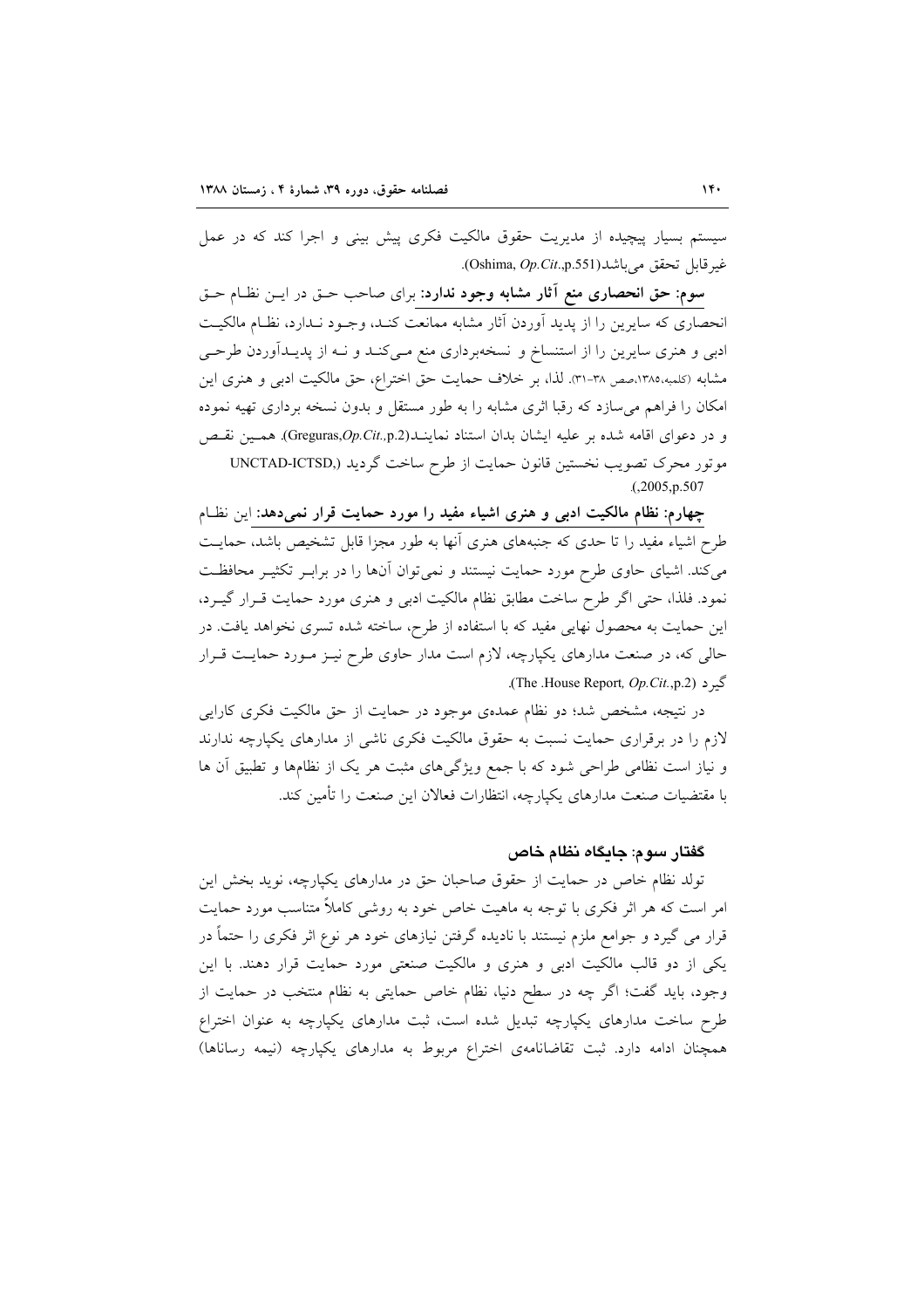(Semiconductors) در جهان، در فاصلهی بین سالهای ۲۰۰۱ تا ۲۰۰۵ میلادی، رشدی معادل ٠٤,٩٪ داشته (كه در مقايسه با رشد ٥٫٣٪ تحقق يافته در فناوري رايانه- حائز رتبه اول- قابل ملاحظه می باشد)، و رتبه سوم را کسب نموده است (http://www.wipo.int/ipstats/en statistics/patents). این آمار که به طور رسمی از سوی سازمان جهانی مالکیت فکری منتشر گردیده، نشانگر آن است که هنوز تمسک به نظام حق اختراع در برخورداری از حمایت در صنعت مدارهای یکپارچه کارایی خود را حفظ نموده است. علی رغم ادعای طرفداران تدوین این نظام، حق اختراع همچنان قابلیت حمایت از نسلهای نوین مدارهای یکپارچه را داراست و در نزد فعالان صنعت مدارهای یکپارچه از مقبولیت بالایی برخوردار می باشد. به اضافه، برخورداری از تسهیلات ناشی از یکپارچه سازی مقررات ثبت اختراع ناشی از اجرای معاهدهی همکاری ثبت اختراع(PCT)، بیش از پیش مروج استفاده از آن و ضعیف کنندهی جایگاه نظام خاص حمایتی است. نکتهی دیگری که در این مورد باید به آن اشاره نمود، جایگاه نظام خاص حمایتی در موافقتنامهی تریپس است. بر طبق مادهی چهار معاهدهی واشنگتن، اعضا در اجرای الزامات ناشی از این معاهده از طریق تصویب قانون خاص در مورد طرح ساخت یا از طریق قوانین خود در زمینهی مالکیت ادبی و هنری، حق اختراع، مدل اشیای مفید، طرحهای صنعتی، رقابت مکارانه یا هر قانون دیگر یا ترکیبی از هر یک از قوانین فوق، آزاد هستند. از آنجا که بر طبق ماده ۳۵ موافقتنامه ترییس، این ماده از جمله موادی است که تریپس بر أن صحه گذارده و همچنان لازم الرعایه میباشد، کشورها هیچگونه الزامی در تصویب قانون خاص در چهارچوب نظام خاص حمایتی ندارند و میتوانند از هر یک از انواع نظامهای موجود که بیشتر مفید به حال خود میبینند، بهره ببرند. در تأیید این تفسیر، می توان به مادهی یک موافقتنامه نیز اشاره نمود؛ که در ابتدا مقرر می سازد " اعضا باید مقررات موافقتنامه را اجرا كنند" و در آخر مىافزايد "اعضا در تعيين روش مناسب در اعمال مقررات موافقتنامه در قوانين داخلي خود آزاد هستند" ( ,UNCTAD-ICTSD,Op.Cit,p.512 The Director General of WIPO, 31Jan. 1989,p.66). همان طور كه مشخص است، امكان تخطى از مقررات نظام خاص و اجرای سایر نظامها، یکی دیگر از عواملی است که تضعیف کنندهی جايگاه نظام خاص به عنوان ابزار حمايت از طرح ساخت محسوب مي شود. پس، الزام تريپس در حمایت از طرح ساخت مدارهای یکپارچه در قالب نظام خاص حمایتی، چنان که در نظر اول به ذهن متبادر میشود قاطع و تخطی ناپذیر نمیباشد و به همین اندازه که طرح ساخت به عنوان یکی از موضوعات حمایت تابع هر نظام حمایتی، قرار گیرد، انطباق با مقررات موافقتنامه حاصل مي گردد.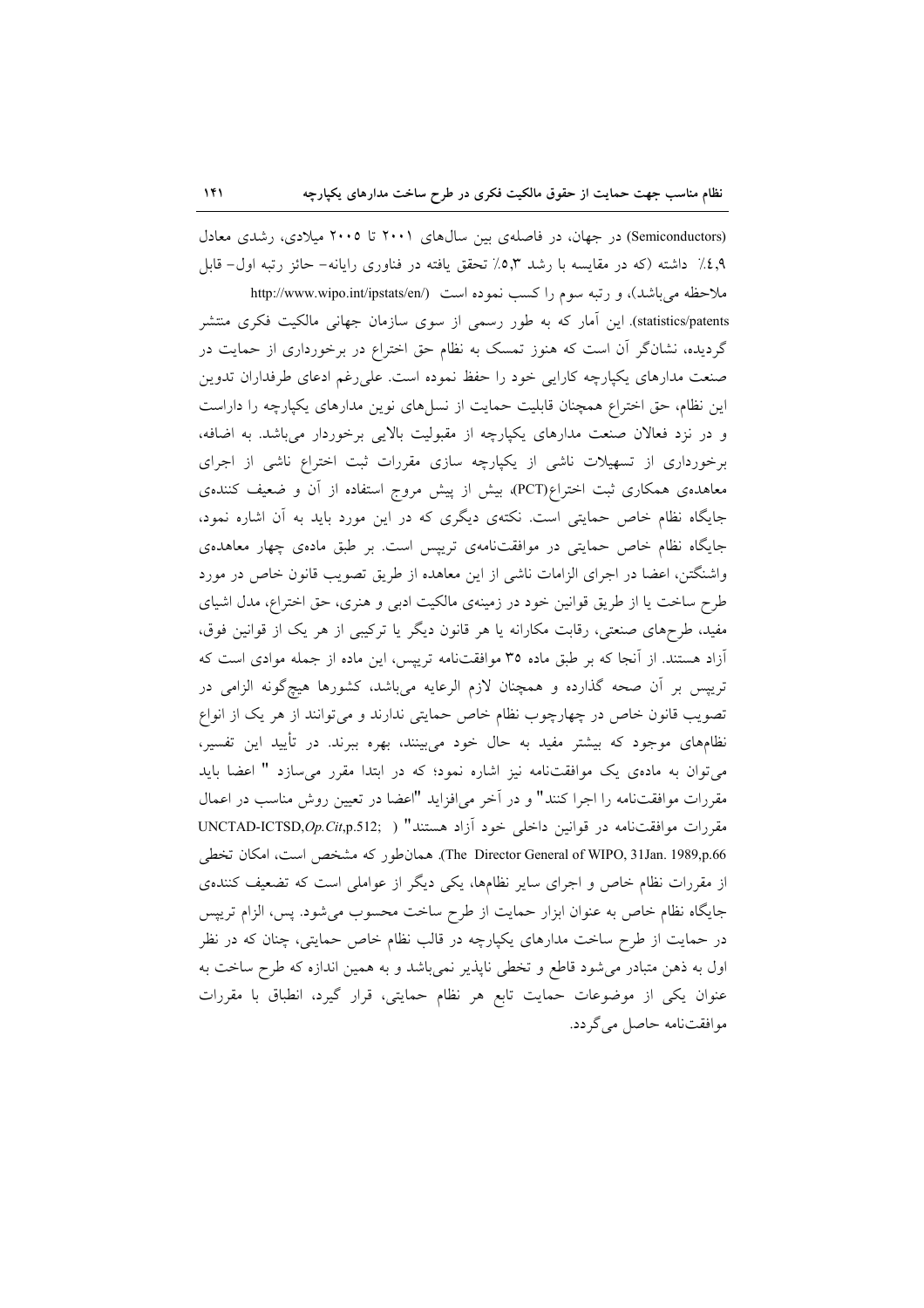# بخش دوم: نظام حمایت از طرح ساخت در ایران

جمهوری اسلامی ایران، از پتانسپلهای بالایی جهت بهبود وضعیت طراحی و تولید مدارهای یکپارچه در سطح ملی و ورود به بازارهای جهانی برخوردار است. وجود اساتید و دانشجویانی که تولیدات علمی شان منطبق با آخرین فناوریهای روز است، نیاز روزافزون به دستیابی به خوداتکایی در طراحی و تولید مدارهای یکپارچه در داخل کشور و همچنین توان رو به رشد صنعت کشور، نشان میدهد، ظرفیت بسیار بالایی در جمهوری اسلامی ایران در این زمینه وجود دارد. اما، در مقایسه با پیشرفتهای ایجاد شده در سایر کشورها، صنعت مدارهای یکپارچه در ایران که کاملاً دولتی است، هنوز صنعت نوپایی محسوب می شود. در نتیجه، ضروری است روش مؤثر حمایت از این آثار فکری متناسب و به گونهای که بستر رشد این صنعت را فراهم أورد، مورد بررسی و تحلیل قرار گیرد. بدین منظور، در گفتار اول، امکان حمایت از این اثر فکری طبق مقررات جاری کشور بررسی میگردد. به علاوه، از آنجا که مسیر رشد صنایع در تمام کشورها یکسان است و به دلیل اهمیت ملاحظات غیرحقوقی، در گفتار دوم با مطالعه وضعیت کشورهای دیگر، تلاش میشود مشخص شود نقش انتخاب نظام حمایتی نسبت به سهم سیاستگذاری صحیح قابل توجه است یا خیر. در نهایت، در گفتار سوم، با بهرهگیری از نتایج مطالعات صورت گرفته در بخش اول در مورد نظام خاص حمایتی و ملاحظات غیر حقوقی، پیشنهاداتی در تدوین قانون حمایت از طرح ساخت به قانون گذار ایران ارائه خواهد شد.

# گفتار اول: قوانين موجود

موافقتنامه راجع به جنبههای تجاری حقوق مالکیت فکری(تریپس) برای اعضای سازمان جهانی تجارت، الزاماتی جدید را ایجاد کرده است، که حمایت از طرح ساخت مدارهای يكيارچه از آن جمله هستند (Byström& Einarsson,2001,p.15). با توجه به تلاش ايران در پیوستن به سازمان مزبور، هماهنگی قوانین با این مقررات ضروری میباشد. در این گفتار، تلاش می شود تا مشخص شود، با توجه به مقررات موجود در زمینهی حمایت از حقوق مالکیت فکری، می توان مدعی حمایت از آن بر طبق یکی از دو نظام مالکیت صنعتی یا مالکیت ادبی و هنری در ایران و در نتیجه اجرای الزامات تریپس، مقرر در ماده ۳۵ ناظر بر ماده ۱۲ معاهدهی واشنگتون شد، یا آنکه باید در این زمینه قانون خاص به تصویب رسد (که سازمان ثبت اسناد و املاک کشور، تهیه پیش نویس این قانون را در دست بررسی دارد). این مطالعه در دو مبحث، با موضوع امکان برخورداری از حمایت حق اختراع و مالکیت ادبی و هنری و با تأكيد بر روى قوانين تجارت الكترونيك مصوب ١٣٨٢، ثبت اختراعات، طرحهاي صنعتي و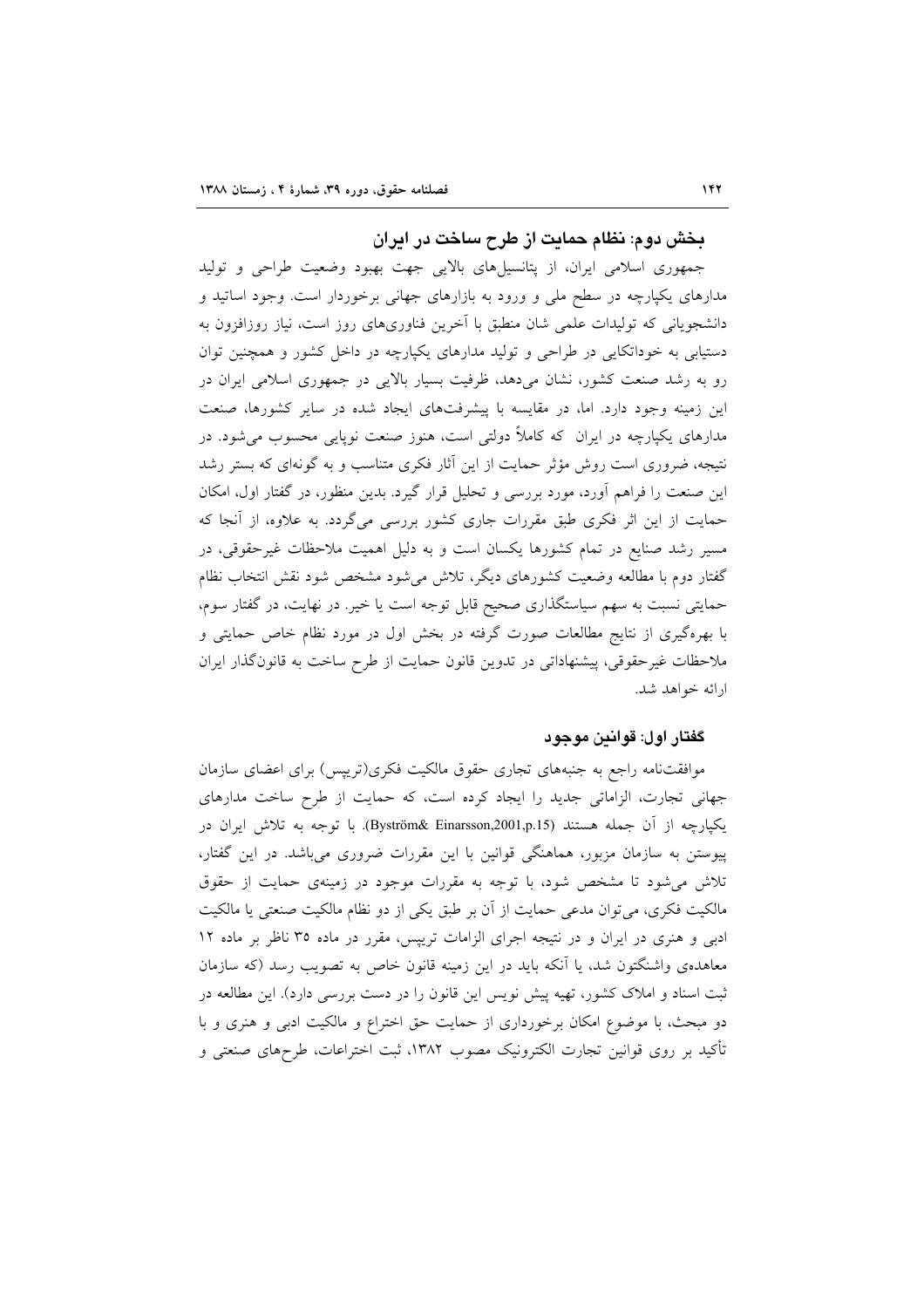علائم تجاری مصوب ۱۳۸٦ و حمایت حقوق مؤلفان و مصنفان و هنرمندان ۱۳٤۸ صورت می پذیر د.

#### مبحث اول: حق اختراع

قانون تجارت الکترونیک مصوب ۱۳۸۲ تنها قانونی است که در حال حاضر نام طرح ساخت و مدارهای یکپارچه را در موضوعات مورد حمایت ذکر نموده است. طبق تبصره دو ماده ٦٢ اين قانون، "مدار يكيارچه يك جزء الكترونيكي با نقشه و منطقى خاص است كه عملکرد و کارایی اَن قابلیت جایگزینی با تعداد بسیار زیادی از اجزاء الکترونیک متعارف را داراست. طراحیهای نقشه، جانمایی و منطق این مدارها بر اساس قانون ثبت علائم و اختراعات مصوب ۱۳۱۰/٤/۱ و آئینiامه اصلاحی اجرای قانون ثبت علائم تجارتی و اختراعات مصوب ١٣٣٧/٤/١٤ مورد حمايت مي باشد". همان طور كه ملاحظه مي شود، اين قانون پس از ارائهی تعریف از مدارهای یکپارچه و طرح ساخت آن، حمایت از آن را مشمول نظام حق اختراع قرار داده است. بنابراین، می توان قائل به آن شد که در نظام حقوقی ایران حمایت از این اثر فکری به عنوان حق اختراع صورت میپذیرد. اما، تدوین مقررات بدین شکل ابهاماتی را ایجاد میکند که لازم است مورد بررسی قرار گیرند. در این خصوص میتوان دو سوال مهم مطرح نمود. اول اَن که قانون تجارت الکترونیک طبق ماده یک (در بیان قلمرو و شمول قانون) مجموعه قواعدی است که برای مبادلهی ایمن اطلاعات در بستر الکترونیکی تدوین شده است، لذا، این سوال مطرح میشود که آیا مقررات آن اختصاص به محیط مجازی دارد یا میتوان آنها را به محیط فیزیکی و حمایت از طرح ساخت در غیر از مبادلات الکترونیک نیز تسری داد. دومین سوالی که در این زمینه ایجاد میشود این است که این قانون حمایت از طرح ساخت را مشمول قانون ثبت علائم تجاری و اختراعات مصوب ١٣١٠ قرارداده است، با توجه به نسخ قانون مزبور و تصویب قانون ثبت اختراعات، طرحهای صنعتی و علائم تجاری در سال ۱۳۸٦، و سکوت قانونگذار در قانون اخیرالذکر، آیا میتوان مدعی قابل ثبت بودن طرح ساخت به استناد این قانون شد.

#### الف– حوزهى شمول قانون تجارت الكترونيك

در خصوص این امر که اَیا مقررات قانون تجارت الکترونیک را می توان به محیط فیزیکی نیز تسری داد، میتوان دو نظریه مختلف ارائه نمود که لازم است استدلالات هر دو بررسی شود و در نهایت نظریه مورد پذیرش انتخاب شود.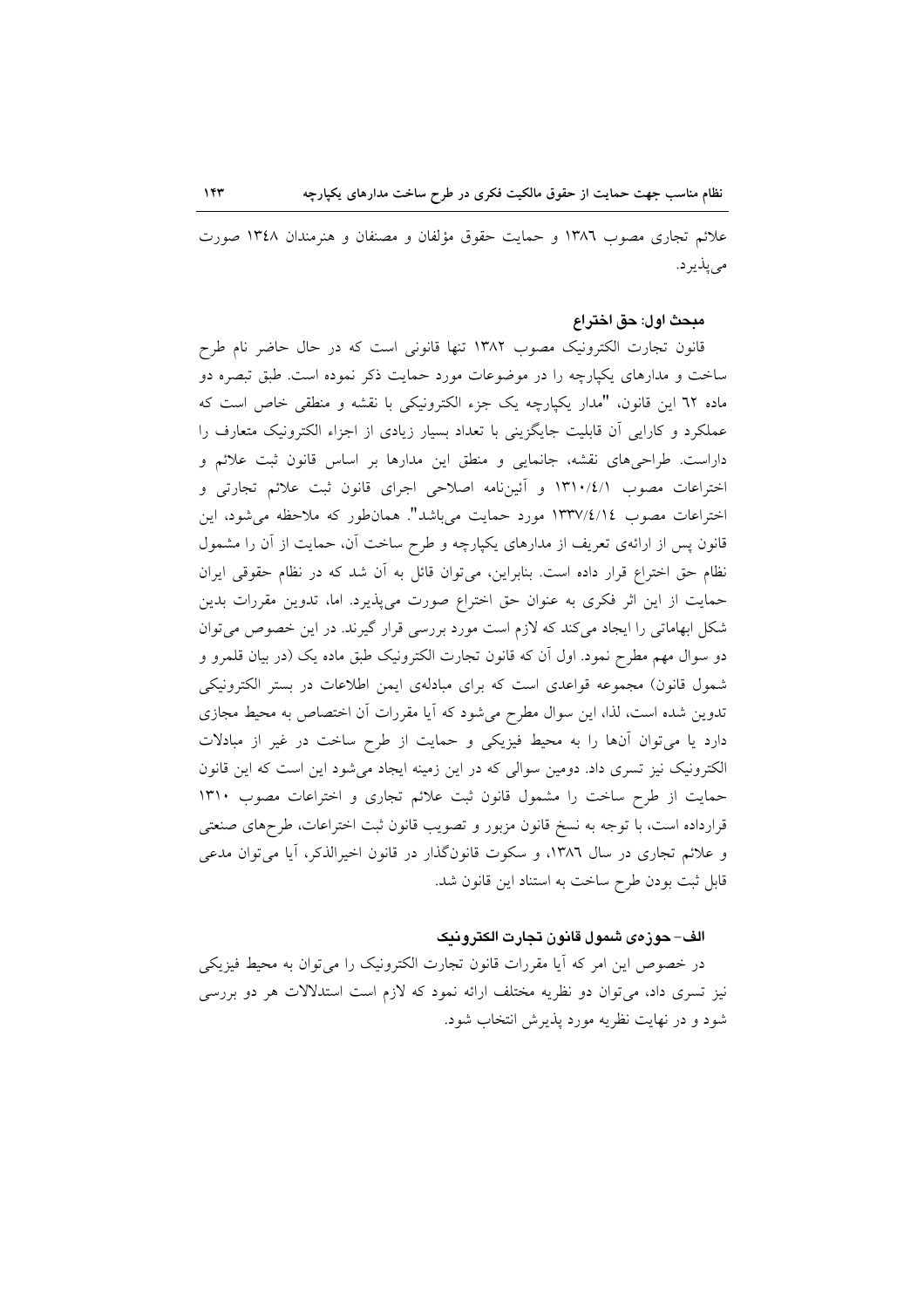الف-١- قلمرو قانون به مبادلات الكترونيك محدود مي شود: طبق ماده يك قانون تجارت الكترونيك ١٣٨٢ در باب قلمرو و شمول قانون" اين قانون مجموعه اصول و قواعدي است كه برای مبادله آسان و ایمن اطلاعات در واسط های الکترونیکی و با استفاده از سیستمهای ارتباطی جدید به کار میرود." به اضافه، ماده ٦٢ که در تبصرهی آن در مورد حمایت از طرح ساخت مقرراتی پیش بینی شده است، در مبحث دوم تحت عنوان " حفاظت از داده پیام در بستر مبادلات الكترونيك "، در زير فصل اول با عنوان" حمايت از حقوق مؤلف در بستر مبادلات الكترونيك" درج شده است. پس، با لحاظ قلمروى شمول قانون، و قرائن و اماراتى که از عناوین مزبور حاصل می شود، تردیدی باقی نمی ماند که حمایت از طرح ساخت به عنوان یکی از موضوعات تجارت الکترونیک و در همان بستر، مورد نظر قانونگذار بوده است. لذا، در صورتی که طرح ساخت در محیط الکترونیک انتشار یابد، می توان به استناد این قانون از حمایت قانونی برخوردار شد، و در غیر این صورت تمسک به این قانون برای حمایت از این اثر مبنایی ندارد.

الف-٢- مقررات قانون را می توان به محیط فیزیکی تسری داد: سابقهی قانونگذاری در ایران نشان میدهد که وجود نظم مورد ادعای مخالفان امکان تسری مقررات به محیط غیرالکترونیک، در قوانین به طور یقین قابل پذیرش نیست. نیاز مبرم به برخمی مقررات، در بسیاری قوانین سبب شده است که از فرصت حاصل از تصویب یک قانون جدید، در پرکردن خلأهای قانونی استفاده شود. امری که به نظر میرسد در تدوین تبصره دو ماده ٦٢ قانون تجارت الکترونیک نیز اتفاق افتاده است. بیان حوزهی شمول قانون و حتی درج عنوان برای فصول مختلف أن نافي اختيار مطلق و عام قانونگذار در تدوين مواد به طور مستقل نمي باشد. همان ارادهای که به وی اجازهی تحدید حدود قانون در ماده یک را اعطا میکند، مجوزی است برای عدول از آن در سایر مواد و از جمله تبصرهی مورد بحث. به عبارت دیگر، درج قلمرو قانون و تمسک بدان در موارد مشتبه و به منظور تفسیر صحیح مقررات آن قانون به کار می آید. در صورتی که تبصره دو ماده ٦٢ به صراحت، مقررات عامی را در خصوص حمایت از طرح ساخت مدارهای یکپارچه مقرر میسازد و هیچگونه ابهامی باقی نمیگذارد که در مقابل تصریح آن نیاز به تفسیر و تعیین حدود اجرای آن باشد. به علاوه، همواره قوانین باید به گونهای تفسیر شوند که حداکثر حقوق را برای اشخاص ایجاد نمایند. در جایی که قانونی در حمایت از یک اثر فکری وجود ندارد، برای جلوگیری از ورود ضرر به صاحبان اثر (اصل ٤٠ قانون اساسی)، راهحلی را باید برگزید که در راستای برقراری حمایت است. در صورتی که قائل به حمایت از طرح ساخت در محیط الکترونیک شویم، چگونه می توان این تبعیض را توجیه نمود. آیا در مبادله الکترونیک طرح ساخت خصوصیتی ویژه وجود دارد که آن را بر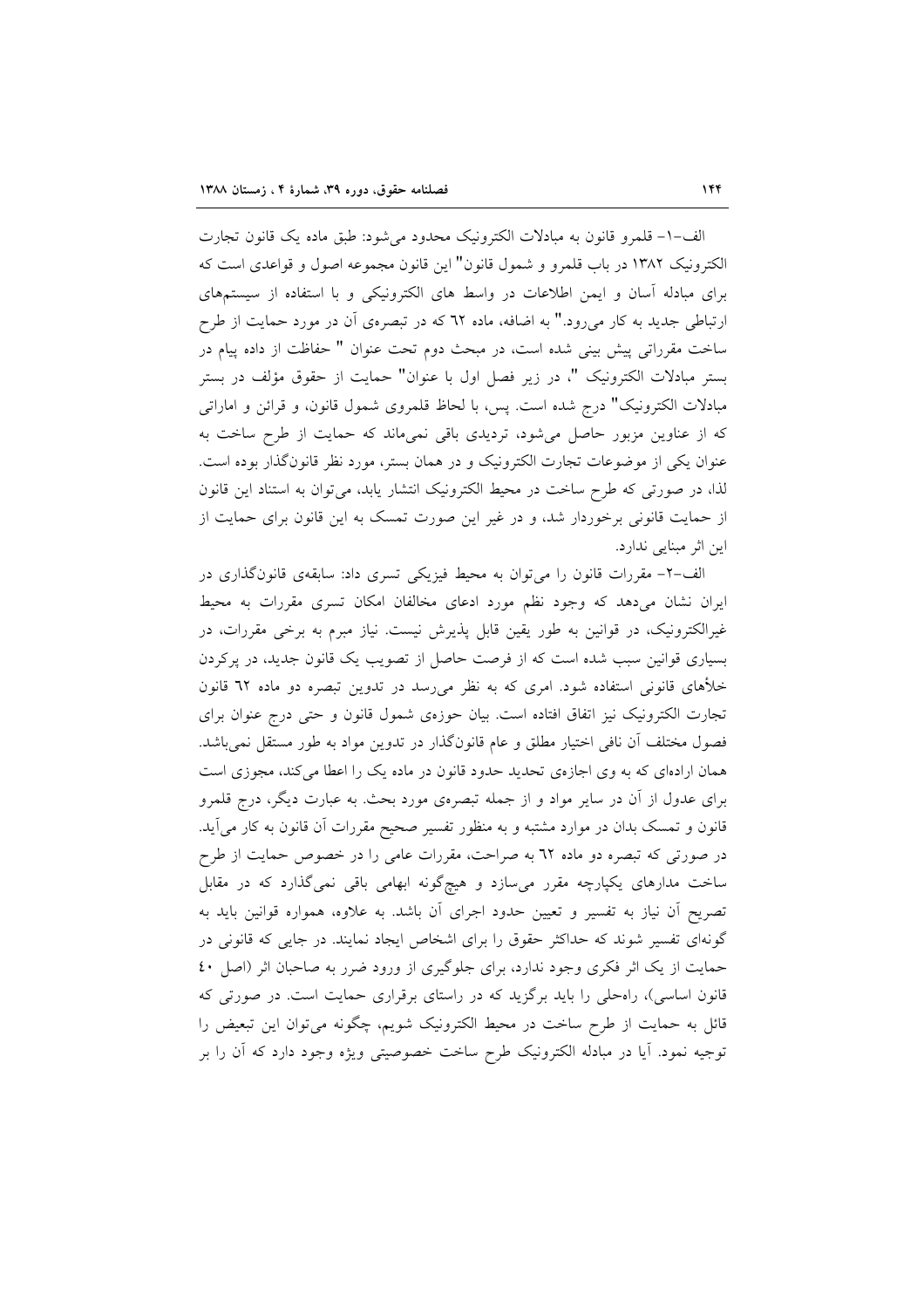طبق قانون مزبور قابل حمايت سازد، و بر ظهور فيزيكي و خارجي اثر مرجح نمايد؟ پس، بايد نتیجه گرفت که قانون مزبور در تبصره دو ماده ٦٢ حوزهی شمول گستردهتر یافته و طرح ساخت مدارهای یکپارچه را صرفنظر از محل انتشار أن مورد حمایت قرار میدهد. نظری که لحن و روش عام تدوين ماده نيز تأييد ميكند.

ب- ثبت طرح ساخت به عنوان موضوعات قانون ۱۳۸۶

با پذیرش شمول قانون تجارت الکترونیک ۱۳۸۲ به طرح ساخت در محیط فیزیکی و با توجه به نسخ قانون ثبت علائم تجارى و اختراعات مصوب ١٣١٠، بايد امكان استناد به قانون جانشین، قانون ثبت اختراعات، طرحهای صنعتی و علائم تجاری مصوب ۱۳۸٦، مطالعه شود.در این مورد دو نظر مختلف قابل طرح است که پس از بررسی هر یک، نظر منتخب به عنوان نتيجه بيان خواهد شد.

ب- ١- با نسخ قانون ١٣١٠، تمسک به قانون مزبور ممکن نیست: در تبصره دو ماده ٦٢ قانون تجارت الكترونيك، طرح ساخت بر اساس قانون ١٣١٠ مورد حمايت مى باشد. اما، از تاريخ لازمالاجرا شدن قانون ١٣٨٦ بر طبق ماده ٦٦ آن، قانون قديم و آيين نامههاى مربوط ملغی شده است. از طرفی، در قانون جدید نیز هیچگونه مقرراتی در زمینه حمایت از طرح ساخت و یا شمول آن در موضوعات حمایت به چشم نمی خورد.

ایراد این نظر آن است که اثری را که سابقاً مورد حمایت قانونی قرار گرفته را از حمایت محروم میسازد و با الزامات پیش روی ایران در قانونگذاری در این مورد و تنظیم مقررات وفق الزام مقرر در ماده یک تریپس مخالف است.

ب-٢- قانون ١٣٨٦ جايگزين قانون قديم مي باشد: هدف قانون گذار در پيش بيني حمايت از طرح ساخت بر اساس قانون ١٣١٠، برقراري نظام حق اختراع به عنوان وسيلهي حمايت از طرح ساخت بوده و قانون و تاریخ تصویب آن موضوعیت ندارد. با تصویب قانون جدید، چون این قانون زیربنا و مستند نظام حق اختراع را تشکیل میدهد، طرح ساخت از حمایت مقرر در آن برخوردار میشود. مشکل اصلی که در پذیرش این نظر پدیدار می شود، در اجرای ضمانت اجرای کیفری مندرج در ماده ٦١ قانون جدید است. اصل قانونی بودن جرم و مجازات مانع از أن است که بدون تصریح قانونی، شخص مورد تعقیب و مجازات قرار گیرد. لذا، در حمایت از طرح ساخت مدارهای یکپارچه به دلیل ارجاع قانون تجارت الکترونیک به قانون ثبت علائم تجاري و اختراعات ١٣١٠، اين قانون در بخش ضمانت اجراهاي كيفري همچنان جاری بوده و لازم الرعایه است (لازم به ذکر است در قانون قدیم برای نقض حق اختراع ضمانت اجرای کیفری پیش بینی نشده است). در رد این نظر می توان گفت؛ قدیمی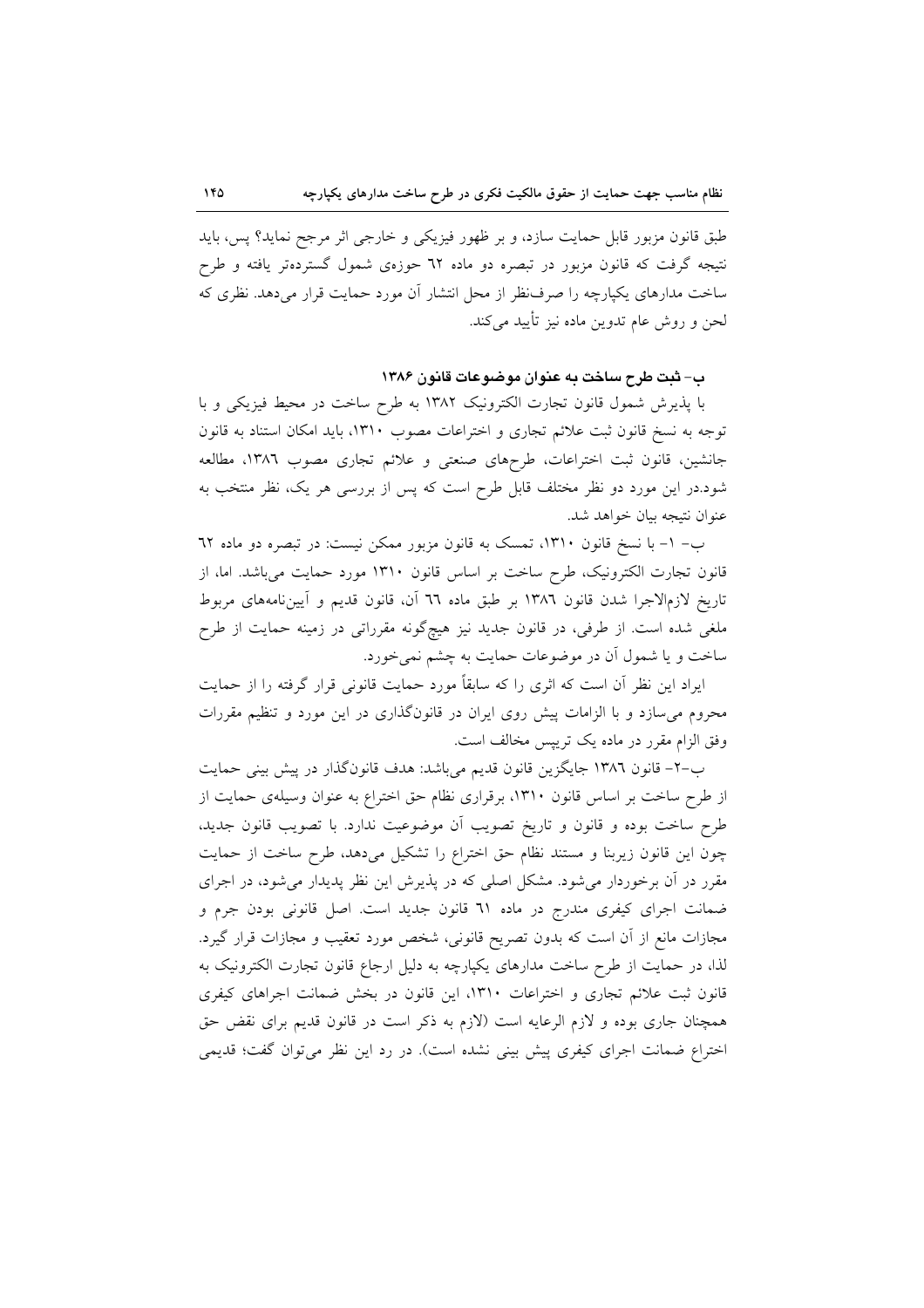بودن قانون ۱۳۱۰، عدم انطباق آن با مقررات ترییس و همچنین، ایجاد رویههای مختلف در ثبت اختراعات، كه در عمل غيرممكن است، مانع از پذيرش اين استدلال مي شود. با اين وجود، در صورتی که بپذیریم ارجاع به قانون ۱۳۱۰ موضوعیت نداشته و صرفاً با هدف شمول مقررات نظام حق اختراع در مورد طرح ساخت صورت گرفته، حاکمیت قانون ۱۳۸۲ به جای قانون قديم در اين مورد وفق قانون خواهد بود. بنابراين، قانون تجارت الكترونيك ١٣٨٢ طرح ساخت را به طور عام چه در محیط الکترونیک و چه در محیط فیزیکی، تحت شمول نظام حق اختراع قرار داده است و با تصویب قانون جدید در سال ۱۳۸۲ بدون آن که نیاز به تصریح قانونی باشد، با جایگزینی قانون جدید، بر طبق قانون مزبور قابل حمایت است. به علاوه، برای برخورداری از حمایت قانون ١٣٨٦، كافی است موضوع از موضوعات استثنا شده در ماده چهار نباشد. همین اندازه که طرح ساخت یا مدارهای یکپارچه شرایط ثبت اختراع را داشته باشد، همچون هر دستاورد علمی دیگر قابل ثبت به عنوان اختراع بر طبق مواد یک و دو قانون مزبور است.

# مبحث دوم: مالكيت ادبي و هنري

از آنجا که طرح ساخت مدارهای یکپارچه طرح است، و با توجه به سابقهی تدوین طرح نظام خاص حمايتي در آمريكا(UNCTAD-ICTSD, Op.Cit.,p.507) لازم است، امكان حمايت از اثر مزبور تحت نظام مالکیت ادبی و هنری در ایران بررسی شود. در صورتی که بتوان قایل به امکان برخورداری از حمایت مالکیت ادبی و هنری شد، می توان طرح ساختهایی که نمي توانند شرايط ثبت اختراع را كسب نمايند، با استفاده از اين نظام مورد حمايت قرار داد. نخستین امری که در برخورداری طرح ساخت از حمایت مالکیت ادبی و هنری باید مورد بررسی قرار گیرد این است که آیا در حقوق ایران، می توان طرح ساخت را از جمله موضوعات تحت شمول "قانون حمايت حقوق مؤلفان و مصنفان مصوب ١٣٤٨/١٠/١١" دانست. در حقوق ایران، هیچگونه ضابطهای برای مشخص کردن آثار مورد حمایت در "قانون حمایت حقوق مؤلفان و مصنفان مصوب ١٣٤٨/١٠/١١ " تعيين نشده است و قانونگذار به تبعيت از قانون" راجع به مالكيت ادبي و هنري " فرانسه مصوب ١١ مارس ١٩٥٧، مصاديق و نمونههای اموال ادبی و هنری را در ١٢ بند بیان میکند (صفایی، ممان، صص ٣٧ و ٤٨)، که در هیچیک به صراحت طرح ساخت مدارهای یکپارچه به چشم نمیخورد. لذا، در شمول طرح ساخت مي توان دو نظر مختلف را طرح نمود.

الف- طرح ساخت مشمول بندهاى ماده دو مى باشد: قانون حمايت حقوق مؤلف ١٣٤٨، در ماده یک واژه "اثر" را در مفهوم بسیار گسترده به کار برده و آن را نسبت به "آن چه از راه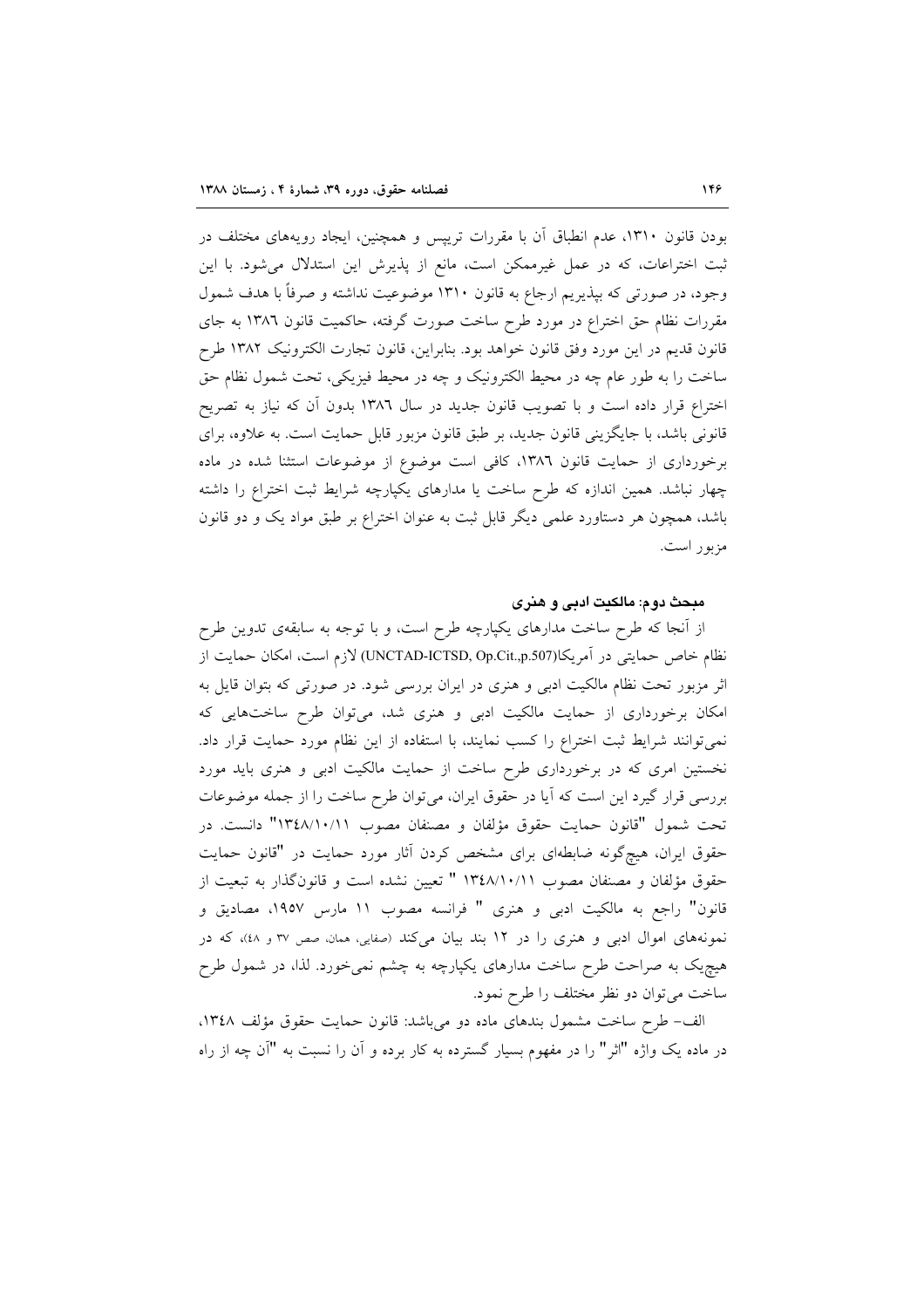دانش پدید می آید" نیز اطلاق میکند. به علاوه، بند یک ماده دو " هر نوشته علمی و فنی و ادبی و هنری" را مشمول حمایت میداند و به طور خاص در بند ۱۱ همان ماده " اثر فنی که جنبه ابداع و ابتکار داشته باشد" از موضوعات مورد حمایت شمرده شده است. بنابراین، به نظر می رسد؛ می توان ملاک آن را در طرح ساخت مدارهای یکپارچه یافت و به استناد این بند، طرح ساخت را از موضوعات مورد حمایت در این نظام دانست.

ب- طرح ساخت اثر ادبی و هنری محسوب نمیشود: صحیح است که قانون ضابطهی کلی در تشخیص اثر ادبی و هنری ارائه نکرده و به ذکر مصادیق اکتفا نموده است، ولی با مداقه در مصادیق و با استقراء در قانون، اثری مورد حمایت است که جنبهی ادبی یا هنری داشته باشد، و اگر اثری از دید عرف فاقد این دو جنبه باشد، نباید آن را از جمله موضوعات حمایت محسوب نمود.حتی اگر از این افراط هم بگذریم و این نظر را تعدیل کنیم و اثر فنی را به تجویز بند یک ماده دو که را مورد حمایت قانون میداند و همچنین به استناد دامنهی بسیار کلّی مفهوم "اثر" در مادهی یک همان قانون، مشمول حمایت قرار دهیم، برای تأمین هدف قانون، چارەاي نيست جز اينكه اثر صرفاً فني را كه هيچ سنخيتي با ساير مصاديق شناخته شده در این نظام حمایتی ندارد، از حمایت مستثنی سازیم(صفایی، ممان، ص٤٨). مؤید این استدلال را میتوان در اقدام قانونگذار در تصویب قانون حمایت از نرم افزارهای یارانهای در سال ۱۳۷۹ یافت. اگرچه سابق بر آن می شد با ارائه تفسیر گسترده از مادهی یک و بندهای یک و یازده قانون ۱۳٤۸، نرمافزارهای یارانهای را به عنوان اثر فنی دارای جنبه ابتکاری مورد حمایت قرارداد، ولی کافی دانسته نشد و قانون خاص در حمایت از این اثر تدوین گردید (صادقی نشاط، ۰۱۳۷٦، صص.۱۵۰–۷۱).

به نظر میرسد؛ اگر چه این امر صحیح است که حمایت از آثار فنی صرف از حیطهی شمول نظام مالکیت ادبی و هنری خارج میباشد، طرح ساخت مدارهای یکپارچه طرحی است همچون طرحهای دیگر و توسط پدیدآورنده طراحی میشود. این امر که طرح ساخت در یک گام بعد از طراحی، وارد صنعت شده و برای تولید محصول صنعتی مورد استفاده قرار می گیرد، تأثیری در ماهیت طرح بودن آن ندارد. لذا، در وضعیت کنونی حقوق ایران که قانون خاصی در این زمینه وجود ندارد و نظام خاص حمایتی به نظام حقوقی وارد نشده است، می توان از مالکیت ادبی و هنری به منظور تکمیل نظام حق اختراع بهره برد.

# گفتار دوم: ملاحظات عملی

به منظور تصمیمگیری در مورد این که کدام نظام برای حمایت از طرح ساخت مدارهای یکپارچه در ایران مناسبتر است، باید آخرین وضعیت و چشم انداز این صنعت در ایران،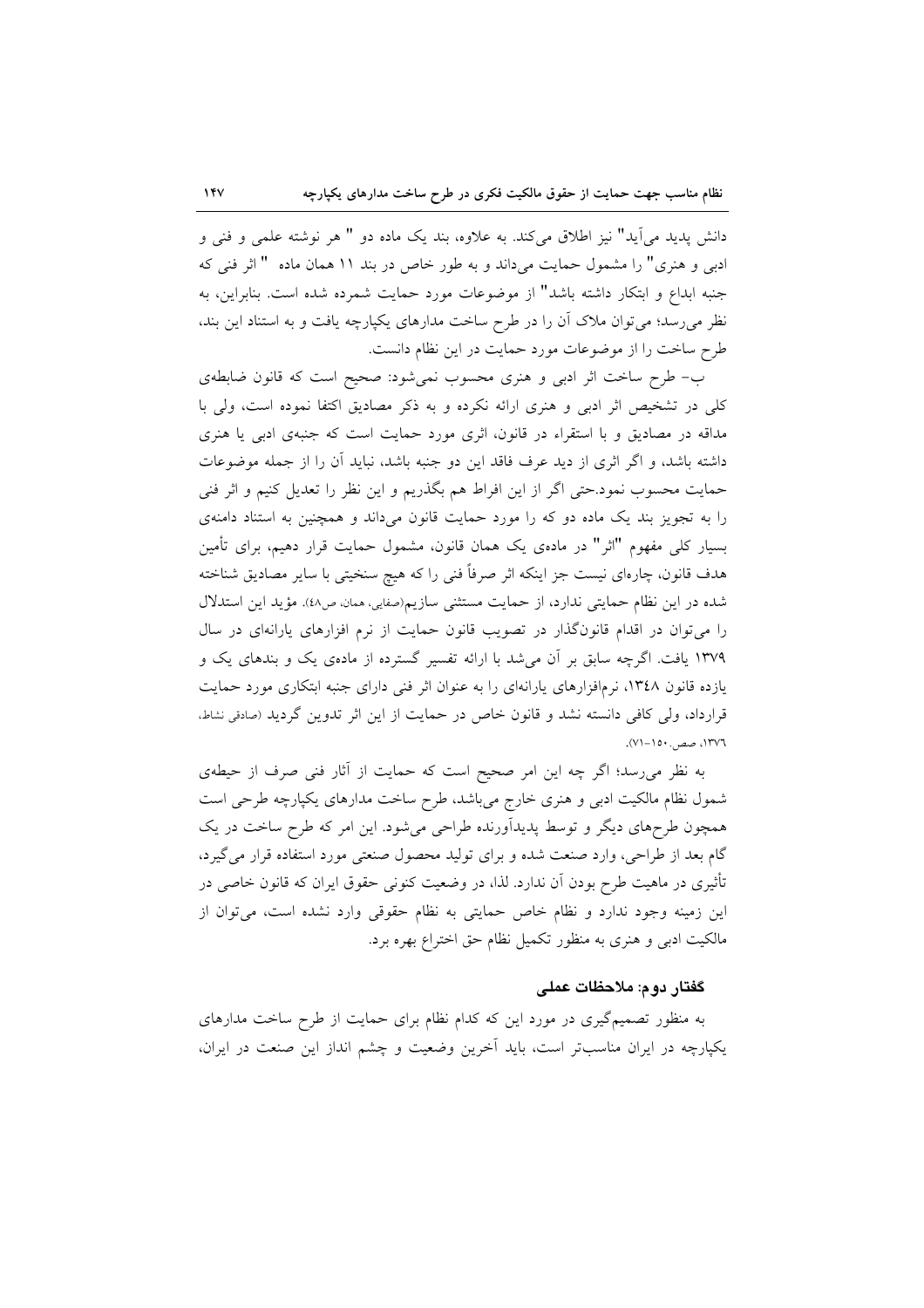مورد توجه قرار گیرد. سیاستهای صحیح یا اشتباه اتخاذی توسط سایر کشورهایی که همین مسیر را پیمودهاند و کشورهایی که روزی در موقعیت مشابه ایران به سر میبردند، مورد مطالعه قرار گیرند، تا مشخص شود؛ سهم دقت در تدوین مقررات به عنوان زیرساخت حقوقی در مقایسه با سایر عوامل تا چه اندازه حیاتی خواهد بود. صنعت مدارهای یکپارچه، بر دو عامل نیروی انسانی متخصص و ثروت مبتنی میباشد. تولید طرح ساخت و مدارهای یکپارچه فرایندی بسیار پیچیده داشته، نیازمند صرف وقت و هزینهی بسیار است و از آنجا که جزء فناوریهای نوین محسوب می شود، انجام آن فقط در توانایی مهندسان در سطوح برجستهی علمی است. در حال حاضر، در ایران، صنعت مدارهای یکپارچه با مالکیت خصوصی وجود ندارد و صنایع الکترونیک ایران به طور انحصاری در اختیار دولت و در شکل "شرکت صنایع الكترونيك ايران(صا ايران)" اداره مي شود. اين شركت كه وابسته به وزارت دفاع و يشتيباني نیروهای مسلح است، با تأسیس مؤسسه یژوهشی با نام مؤسسه یژوهشهای الکترونیک ایران (Iran Electronics Research Center (IERC)) که شامل شش مرکز، از جمله مرکز پژوهشهای نیمه رسانا(Semi-Conductors Research Center) می باشد، از سال ۱۹۹۸ میلادی مبادرت به انجام تحقيقاتي در اين زمينه نموده است(http://www.ieicorp.com/Iran%20Electronics.asp). بنابراين، هیچگونه بازار رقابتی در داخل کشور در صنعت مزبور وجود ندارد. برای آن که صنعت ایران با سطح بازار جهانی هماهنگ شود، علاوه بر فراهم آوردن بستر مناسب در ایجاد فضای رقابتی ملی، سیاستگذاری در دو بخش تأمین هزینه و تربیت نیروهای انسانی متخصص ضروری است. در هر دو زمینه تلاش می شود، مثالهایی از کشورهای موفق و یا نا موفق ارائه شود، تا اهمیت توجه به این دو عامل بیش از پیش روشن گردد. پس از آشنایی با میزان تأثیر این دو عامل، ضروت یا عدم ضرورت مقاومت ایران در برابر تدوین قانون ملی در حمایت از مدارهای یکپارچه و پذیرش نظام خاص حمایتی، مشخص می شود.

## مبحث اول: تأمين هزينهى تحقيقات و توليد

با مطالعه وضعیت سایر کشورهای دنیا، میتوان وضع کنونی صنعت مدارهای یکپارچه ایران را با وضعیت قبل از فروپاشی کمونیسم در اروپای شرقی مقایسه نمود. قبل از سال ۱۹۸۹ میلادی، ۷۰٪ سفارشات مدارهای یکپارچه و ابزارهای الکترونیک وابسته به آن را سفارشهای دولت (در قالب صنایع نظامی) تشکیل میداد، و در همین سال بالاترین سطح تولید مدارهای یکپارچه در این منطقه به ۲٫۲ میلیارد دلار رسید. سرنوشت این صنعت دولتی در منطقهی مزبور، می تواند آیندهی صنعت مدارهای یکپارچه ایران را در مواجهه با بازارهای رقابتی ناشی از پیوستن به سازمان جهانی تجارت، به خوبی نشان دهد. به همین دلیل، بررسی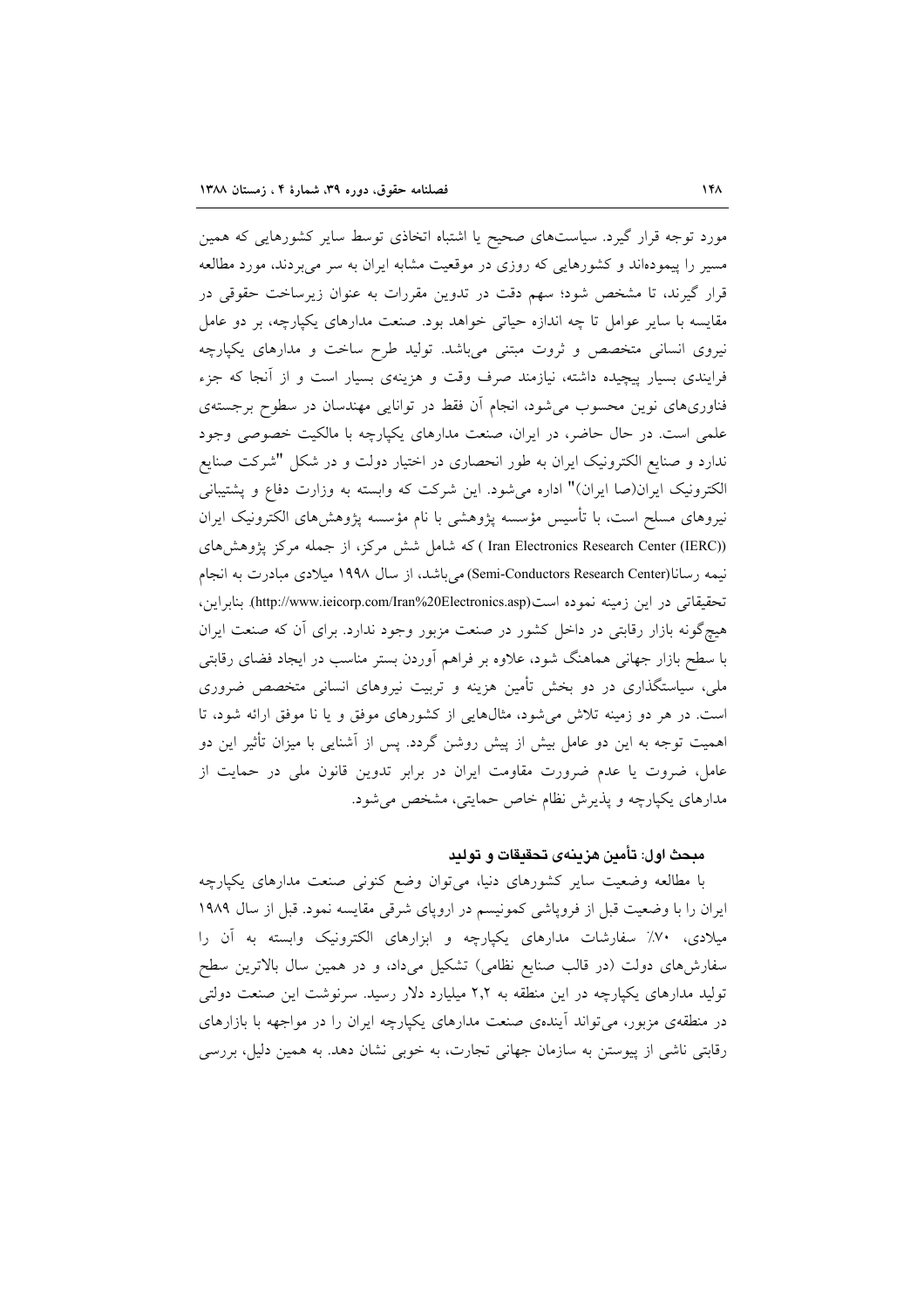وضعیت صنعت الکترونیک در اروپای شرقی برای حسن تدبیر سیاستگذاران ملی در ایران مفید خواهد بود. از سال۵ای ۱۹۹۱/۹۲ میلادی، در نتیجه فرویاشی اتحاد جماهیر شوروی و تغییر عمده در ساختار اقتصادی و صنعت منطقه، میزان سفارشات ارتش به شرکتهای الکترونیک، هم در مورد مدارهای یکپارچه و هم ابزارهای الکتریکی ساخته شده از آن، کاهشی قابل توجه پیدا کرد. این کاهش به همراه کاهش تقاضای کالاهای مصرفی مردم عادی و سیاستهای اشتباه مالیاتی و تعرفهای سبب انهدام این صنعت در اروپای شرقی شد. با قدرت یافتن روند جهانی شدن و بازشدن بازار کشورهای منطقه به بازارهای مبتنی بر رقابت جهانی، کالاهای مدرن و با کیفیت تر خارجی با قیمت تمام شدهای پایینتر و یا حداکثر مساوی با کالاهای الکترونیک داخلی، به بازار عرضه شدند. به اضافه، امکانات غیرمدرن کارخانههای نیمه رسانا مخصوصاً در روسیه، توانایی رقابت و دخالت آنها در بازارهای موجود جهانی را از بین برد (Penn,1996,pp.767&768). به خوبی قابل پیش بینی است که در صورت بازشدن مرزهای ایران به روی بازارهای جهانی(که با توجه به هدف دولت در پیوستن به سازمان جهانی تجارت امری غیر قابل اجتناب میباشد)، همین سرنوشت در انتظار صنعت مدارهای یکپارچه در ایران خواهد بود. برای مقابله با چنین وضعیتی، لازم است روش هایی که کشورهای موفق در زمینه صنعت مدارهای یکپارچه در پیش گرفتهاند، اتخاذ شود. در بین کشورهایی که دارای صنعت پیشرفته مدارهای یکپارچه هستند؛ آمریکا، ژاپن، تایوان، کره جنوبی و سنگاپور دارای کارخانههای ملی تولید مدارهای یکپارچه میباشند و به تازگی چین، ایرلند، رژیم اشغال گر قدس، مالزی و کاستاریکا سرمایهگذاری و احداث کارخانه توسط خارجيان را دنبال كردهاند (UNCTAD-ICTSD,Op.Cit.,p.506). اگر چه امروز، جذب سرمایهگذاری خارجی باید از اولویتهای دولت ایران قرار گیرد، به دلیل توجه خاص دولتمردان ایران به خودکفایی ملی، در بین کشورهای دارای کارخانههای ملی می توان سیاستهای در پیش گرفته شده در ژاپن در دهههای شصت تا هشتاد میلادی را به عنوان الگو مطرح نمود. صنعت مدارهای یکپارچه در ژاپن از طریق اخذ قراردادهای مجوز بهرهبرداري(ليسانس) از شركتهاي آمريكايي آغاز شد ( ;Kikkawa, 1983, pp. 254-6, p. 259 Kimura, 1988, p. 51). شرکتهای ژاپنی یک گروه اقتصادی تشکیل دادند، که بانکهای زیادی را تحت پوشش قرار داده بود و هر كدام از نظر مالی شاخهای از این گروه اقتصادی محسوب میشدند. همین روش سبب شد، هزینهی سرمایهگذاری در این شرکتها پایین آمده، در نتیجه مزیت نسبی ژاپن در مقایسه با سایر کشورها از این نظر افزایش پیدا کند. با کمک این سرمایهی عظیم، قدرت به روزرسانی تجهیزات صنعت مدارهای یکپارچه خود را اضافه کردند و به علاوه، توانستند با کاهش هزینهی تولید، کالاهای خود را سریع تر و با قیمت پایین تر به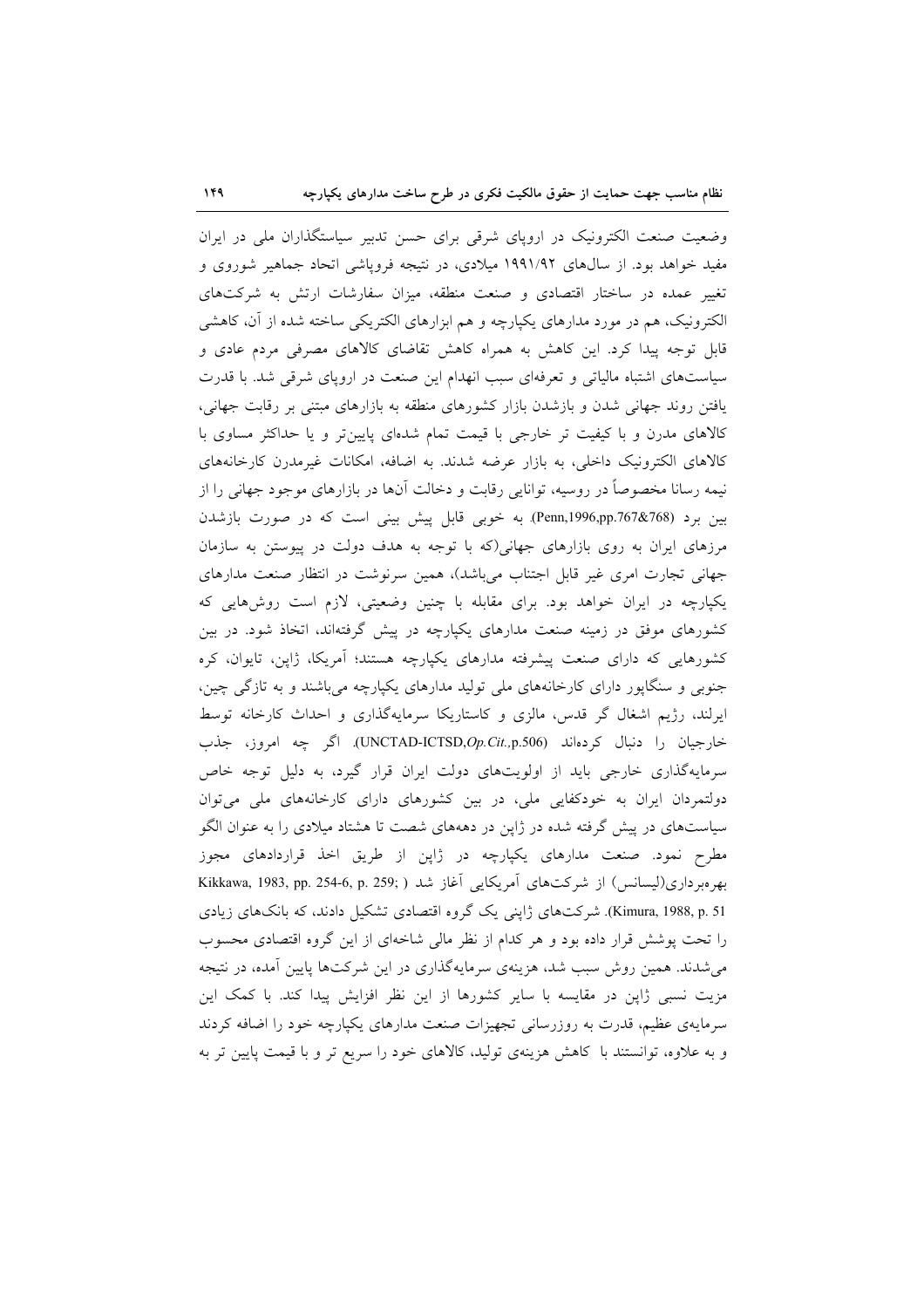مصرف كننده عرضه كنند(Kikkawa, Op.Cit., pp. 256-8). بدين طريق در طي حدود ٢٠ سال موفق شدند از صنعت مدارهای یکپارچه در آمریکا پیشی بگیرند.

## مبحث دوم: تربيت نيروي انساني

نیروی انسانی متخصص عامل دیگری است که در رشد صنعت مدارهای یکپارچه، بسیار حائز اهمیت می باشد. اساتید ایرانی بسیار برجسته در دانشگاههای معتبر خارجی و داخلی به تحقیق و تدریس در زمینهی طرح ساخت مدارهای یکپارچه میپردازند. اما، انحصار صنعت در دست دولت، حمایت نکردن از پروژههای تحقیقاتی دانشگاهی و خصوصی سبب شده است، تلاشهای این دانشمندان بی نتیجه باقی بماند. در حالیکه، کشورهایی مثل ژاپن، سنگاپور، کره جنوبی و مهمتر از همه هند، با تکیه بر قدرت نیروی انسانی خود، توانستهاند در این صنعت بر دنیا سلطه یابند. کشور ژاپن از دیرباز قوی ترین رقیب آمریکا در طراحی طرح ساخت مدارهای یکپارچه بوده است، به طوری که افزایش زاید الوصف قدرت کارخانههای ژاپنی در تولید مدارهای یکپارچه موجب گردید؛ آمریکاییها این طور فرض کنند که ژاپنیها در حال نسخهبرداري از طرحهاي آنها هستند(Correa, 1990, p.30). گذشت زمان نشان داد؛ سطح خلاقیت بسیار بالای دانشمندان ژاپنی توانسته است، موجبات رشد بسیار سریع این کشور در صنعت مزبور را فراهم آورد(Ibid,p.29). همچنین، کره جنوبی و سنگاپور، سطح صنعت مدارهای یکپارچهی خود را اَنقدر بالا بردهاند، که به سطح رقابت جهانی رسیده و حتبی پیشی گرفتهاند. در تأیید این امر همین بس که بدانیم، در فاصلهی زمانی سال@ای ۲۰۰۱ تا ۲۰۰۵ میلادی، بر اساس اَمار رسمی سازمان جهانی مالکیت فکری در خصوص ثبت اختراعات، سنگاپور و کره جنوبی بیشترین تقاضانامههای اختراع در زمینه نیمه رساناها را در سایر كشورهاى جهان ثبت كردند (http://www.wipo.int/ipstats/en/statistics/patents) اين آمار به اين مفهوم است که از نظر مخترعین این کشورها، دریافت حمایت در کشورهای خارجی برای آنها مفید میباشد و حاکی از آن است که سطح فعالیت دانشمندان این کشورها به اندازهای ارتقا یافته است که احتمال نسخهبرداری از طرحهای آنها در سایر نقاط دنیا وجود دارد. از طرفي، ابداعات أنها به قدري پيشرفته است كه مي تواند شرايط حمايت حق اختراع را تحصيل نماید. مثال بسیار خوب دیگری که میتوان بدان اشاره کرد و الگوی مناسب برای دولت ایران خواهد بود، کشور هند است. هند در سال ۲۰۰۰ میلادی، قانون حمایت از مدارهای یکپارچه را مطابق با مقررات موافقتنامه ترييس به تصويب رساند (Meyneni,2006,pp.565-568.) در زماني که مذاکرات مربوط به تصویب این قانون در هند مطرح شد، صنعت مدارهای یکپارچه در این کشور هنوز نویا بود. موافقان تصویب قانون، که عمدتاً فعالان صنعت مدارهای یکپارچه و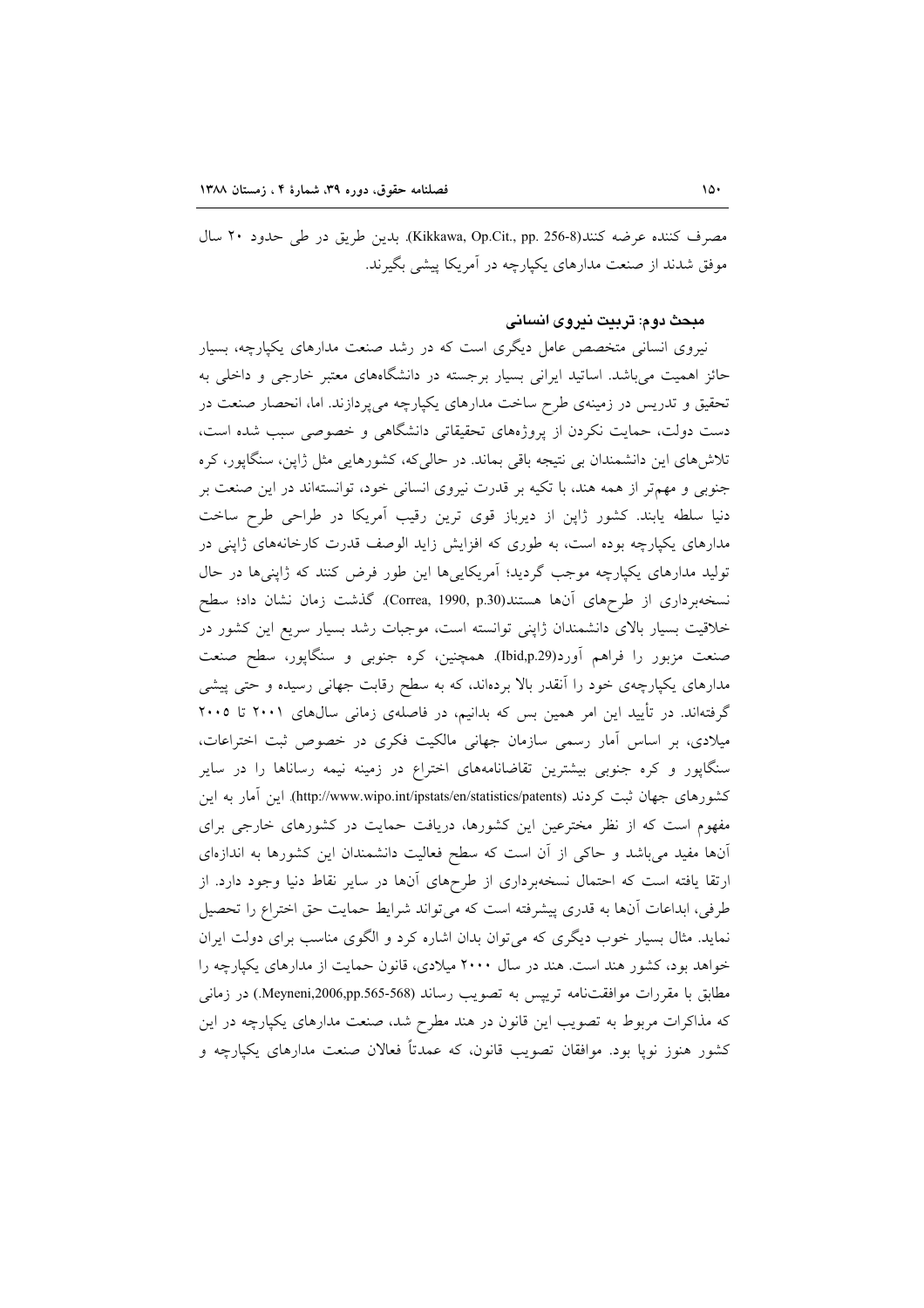مدیران شرکتهای طراحی و تولید مدار، آن را تشکیل میداد، بیان میداشتند که از همان ابتدای شروع فعالیت صنعت باید حمایت قانونی کافی ایجاد شود؛ چرا که در هند، صنعت مدارهای یکپارچه بر توانایی بالای دانشمندان استوار است. اشخاص نیز در صورتی ً میتوانند در امنیت خاطر مبادرت به طراحی و تجاری سازی طرح ساخت خود کنند، که حمایت مؤثر قانونی از آثار آنها به عمل آید. اگر چه هنوز برای تصویب قانون قدری زود است، ولی تأمین این امنیت حقوقی می تواند سبب شود که هند گامهای بزرگی در این زمینه بردارد. همین پیش بینی محقق شد و تا سال ۲۰۰۵ میلادی طراحی و تولید مدارهای یکپارچه در هند، دو برابر گردیده و پیش بینی می شود تا ۲۰۱۰ میلادی سه برابر شود (Krishnadas,2000, .pp.1-2). چنان که مشخص شد، دو عامل تأمین هزینه و نیروی انسانی متخصص به اندازهای در صنعت مدارهای یکپارچه حائز اهمیت است که میتوان ادعا نمود در صورت وجود این دو، هر کشوری می تواند به سطح رقابت جهانی در این صنعت دست پیدا کند. اهمیت این عوامل به اندازهای است که به نظر می رسد؛ اگر دولت ایران بیش از آن که در مورد انتخاب نوع نظام حمایتی نیاز به دقت و بذل توجه داشته باشد، نیازمند سیاستگذاری صحیح در جهت تأمین عوامل مذكور است.

# گفتار سوم: انتخاب نظام حمايتي

میان میزان رشد صنعتی و سطح حمایت از مالکیت فکری، یک رابطهی متقابل بسیار قوی وجود دارد، به گونهای که بسیاری از اشکال حمایت خاص، مثل حمایت از طرح ساخت مدارهای یکپارچه و حمایت از گونههای جدید گیاهی در کشورهای در حال توسعه بسیار معدود است یا اساساً وجود ندارد. در حالی که، این کشورها قادر خواهند بود با کمک افزایش سطح حمایت از حقوق مالکیت فکری در هر رشتهای، به رشد صنعتی در همان رشته دست یابند (Byström& Einarsson,Op.Cit.,p.14). بهترین نمونهای که در این زمینه می توان نام برد، کشور هند است. علی رغم اَن که صنعت مدارهای یکپارچه اَن در مراحل اولیهی خود به سر میبرد، اقدام به تصویب قانون خاص در حمایت از طرح ساخت نمود، و این امر مانع از تحقق پیش بینیهای صاحب نظران در مورد آیندهی این صنعت در کشور مذکور نشد (http://mobiledevdesign.com/hardware\_news/India-IC-industry). در مقابل، نمیتوان گفت تصویب قانون، ولو پذیرش نظام خاص حمایتی، به خودی خود می تواند موجبات پیشرفت یک کشور در این صنعت را فراهم سازد. ژاپن و اتحادیهی اروپا تقریبا همزمان (با فاصلهی یک سال و در سالهای ۱۹۸۵ و ۱۹۸٦) قانون خاص در حمایت از طرح ساخت را به تصویب رساندند. اما، اتحادیهی اروپا موفق نشد، سهم زیادی از بازارهای جهانی را به تسخیر خود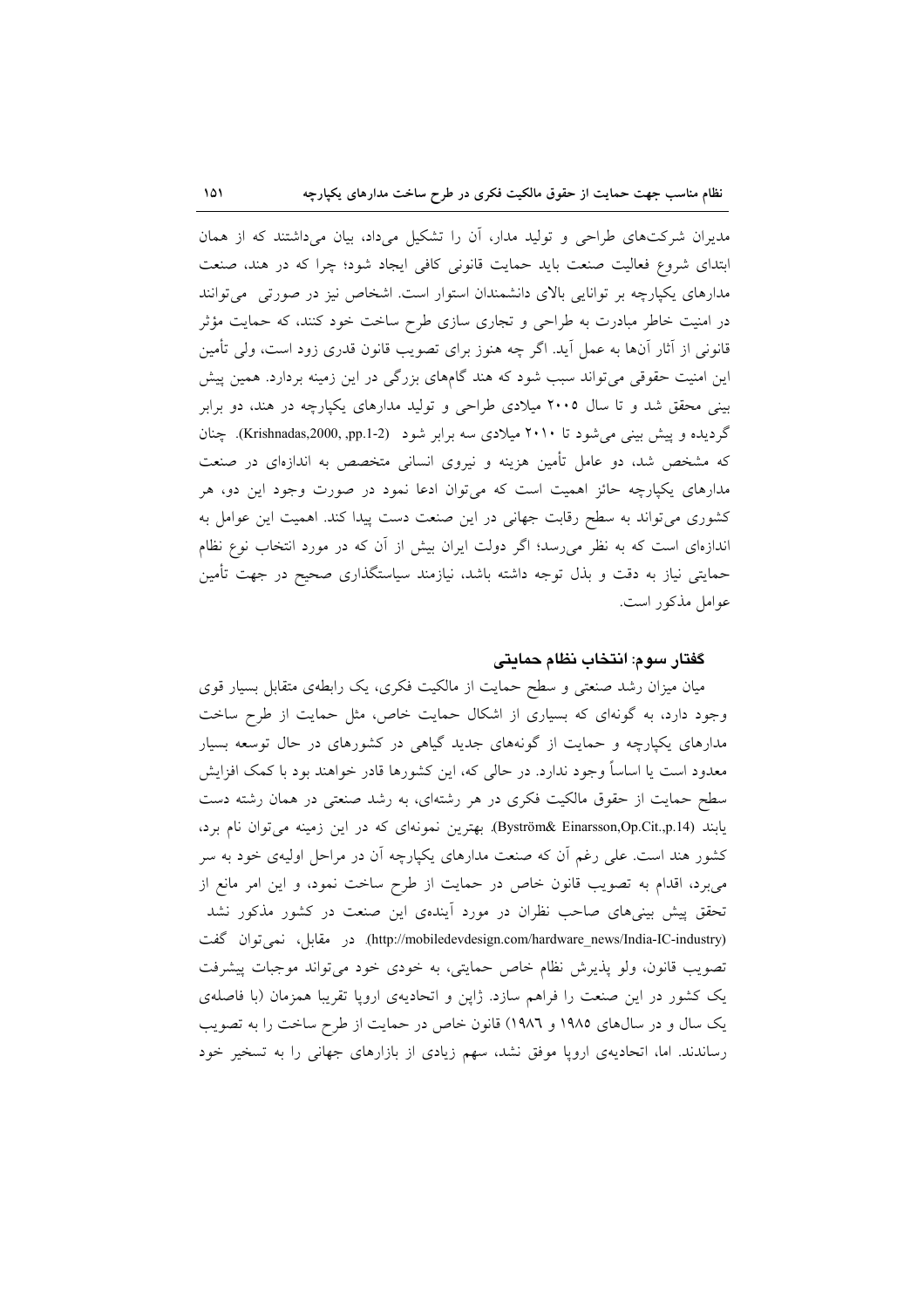درآورد و علت آن، ناموفقی استراتژیهای این اتحادیه در زمینه ترغیب ابداع، تأمین هزینههای طراحي و توليد مدارهاي يكيارچه و جذب سرمايهگذاري خارجي معرفي شد (Stephen,1996,pp.721-722) در حالي كه ژاپن به موفقيت عظيمي دست يافت و از نظر برخي نویسندگان ژاپنی، سیاستهای درست دولت سهم بسیار زیادی در موفقیت صنعت مدارهای یکپارچه در این کشور داشت(Kikkawa, Op.Cit., p. 257). پس، باید گفت؛ برای آن که کشوری در مسیر توسعهی صنعت مدارهای یکپارچه قدم بردارد، باید مجموعهای از اقدامات را به موازات هم انجام دهد. از یک سو، به ایجاد زیر ساختهای حقوقی مناسب بیردازد و از طرف دیگر، با استفاده از سیاستهای درست اقتصادی برنامهی صحیحی تدوین نماید. در مقام قضاوت در مورد این که کدام نظام حمایتی برای تأمین حداکثر منافع صنعت مدارهای یکپارچه در ایران مناسب است، به نظر می رسد؛ اتخاذ نظام خاص حمایتی در حمایت از طرح ساخت مدارهای یکپارچه و تصویب قانون خاص در این زمینه، می تواند دانشمندان ایرانی را در طراحی مدارهای یکپارچه ترغیب کرده، امکان جذب نیروی انسانی خارجی، طرحهای ساخت خارجی و مهم تر از آن سرمایهگذاری مستقیم خارجی در این زمینه را افزایش دهد. همگام شدن با مقررات بینالمللی که در مواد ۳۵ تا ۳۸ موافقتنامهی تریپس، پیش بینی شده است، برای ایران نفع دیگری هم دارد و آن این است که بی اعتمادی ایجاد شده در سطح دنیا نسبت به کشورهای در حال توسعه در حمایت از آثار فکری را به حداقل می رساند. اما، به دلیل پیچیدگی مدارهای یکپارچه، زمانی که حمایت از سرمایهگذاران در طراحی و تولید مدارها مطرح میشود، تقریباً باید به تمام انواع حقوق مالکیت فکری تمسک جست. علیرغم وجود نظامهای حمایتی متعدد، نمی توان به قطع به کافی بودن استناد به یکی از این نظامها قائل شد و هر كدام از أنها (يعني حق اختراع، مالكيت ادبي و هنري و نظام خاص حمايتي) تنها می تواند بخشی از حمایت قانونی را فراهم آورد(Oshima,Op.Cit.,pp.551-552). بنابراین، در کنار تصویب قانون خاص، فراهم بودن حق انتخاب برای صاحبان این صنعت در بهرهگیری از سایر نظامهای حمایتی مثل حق اختراع و مالکیت ادبی وهنری میتواند در موفقیت ایران در این مسیر مؤثر باشد. اما، در تدوین چنین قانون خاصی باید مصالح ملی ایران مورد توجه قرار گیرد و در هر جا الزامات ترییس تاب تفسیر به نفع کشورهای در حال توسعه را دارد، از این امتیازات بهر ممند شد.

#### نتىحە

نظام خاص حمایت از طرح ساخت مدارهای یکپارچه به منظور برقراری حداکثر حمایت از این اثر فکری به وجود آمده است. موافقتنامه تریپس نیز در پیش بینی الزام مزبور همان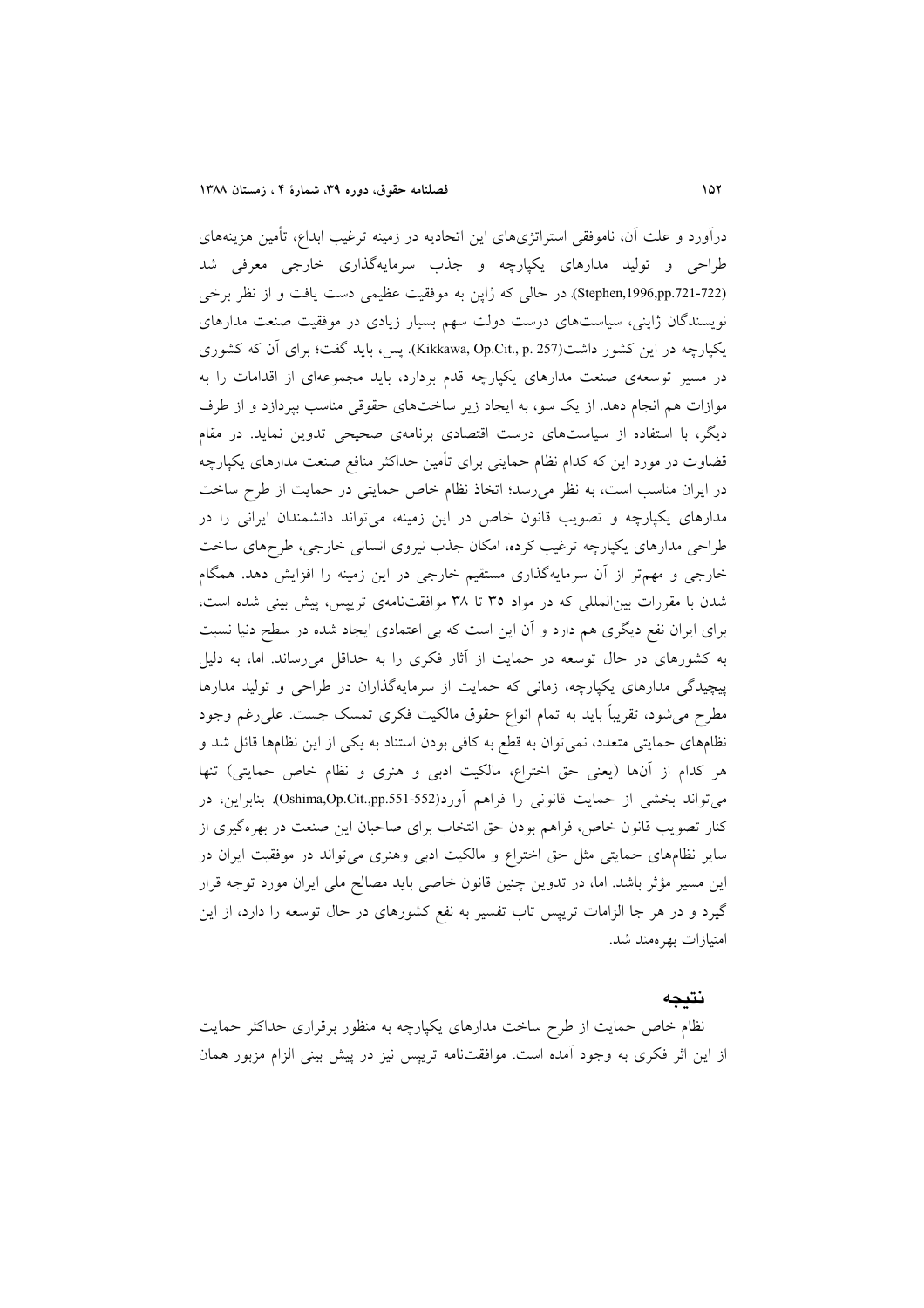هدف را دنبال می کند و به همین دلیل اعضا را در انتخاب شکل حمایت مختار قرارداده است. بنابراین، در صورتی که در ایران طرح ساخت به عنوان موضوع حمایت هر یک از نظامهای موجود معرفی شود، مقررات تریپس اجرا شده و دیگر اتخاذ نظام خاص حمایتی ضرورت نخواهد داشت. اما، با در نظر گرفتن تجربیات موفق و ناموفق سایر کشورها مشخص می شود که تدوین مقررات، ولو دقیقاً منطبق با مقررات ترییس، به تنهایی عامل پیشرفت صنعت مدارهای یکپارچه در کشور ایران نخواهد بود، و باید تنها به عنوان زیرساخت توسعهی پایدار بدان نگریسته شود؛ چرا که سیاستگذاری صحیح در امور اقتصادی، برنامهریزی برای جذب سرمایه خارجی و تأمین نیروی متخصص در این رشته است که به عنوان عوامل مؤثر در این مسیر محسوب می شوند. به اضافه، خصوصی سازی صنعت مدارهای یکپارچه و ایجاد فضای رقابتی از دیگر اقداماتی است که می تواند نقشی بسزا در رشد و بقای این صنعت در ایران، در هنگام روبروشدن با بازارهای جهانی ایفا کند. در صورتی که دولت ایران قصد داشته باشد چنین گامهایی را در ارتقای سطح صنعت مذکور در کشور بردارد، حمایت گسترده از طرح ساخت از طریق بهرهگیری از محسنات نظامهای متعدد حمایتی اعم از نظام خاص حمایتی و حق اختراع، بيش از پيش حائز اهميت خواهد بود.

# منابع و مآخذ

## الف- فارسى

#### الف. ١. قواندن و مقررات

- ١. قانون تجارت الكترونيك، مصوب ١٣٨٢.
- ۲. قانون ثبت علائم تجارى و اختراعات مصوب ١٣١٠/٤/١.
- ۳. قانون ثبت اختراعات، طرح های صنعتی و علائم تجاری مصوب ۱۳۸٦.
	- ٤. قانون حمايت حقوق مؤلفان و مصنفان مصوب ١٣٤٨/١٠/١١.

# الف.٢. كتب و مقالات

- ١. حبيبا، سعيد و زارع، مليحه (١٣٨٦)"حقوق اعطايي به دارنده حق در طرح ساخت مدارهاي يكپارچه"، مجله حقوق تطبیقی، شماره ۳ دوره جدید، دو فصلنامه بهار و تابستان، صص ۳۳ تا ٥٥.
- ۲. صادقی نشاط، امیر(۱۳۷٦) حم**ایت از حقوق پدیدآورندگان نرم افزارهای کامپیوتری**، چاپ اول، تهران: انتشارات سازمان برنامه و بودجه.
- ٣. صفايي، سيد حسين(١٣٨٦) "مالكيت ادبى و هنرى و قانون حمايت حقوق مؤلفان و مصنفان و هنرمندان"، مجله دانشکده حقوق و علوم سیاسی، شماره ٦، صص. ٣٦ تا ٥١.
- ٤. كلمبه، كلود(١٣٨٥) اصول بنيادين حقوق مؤلف و حقوق مجاور در جهان، على رضا محمدزاده وادقانى(توضيح و تر جمه)، تهران: ميزان.
	- ۵. میرحسینی، سید حسن(۱۳۸٤) مقدمهای بر حقوق مالکیّت معنوی، چاپ اول، تهران: نشر میزان.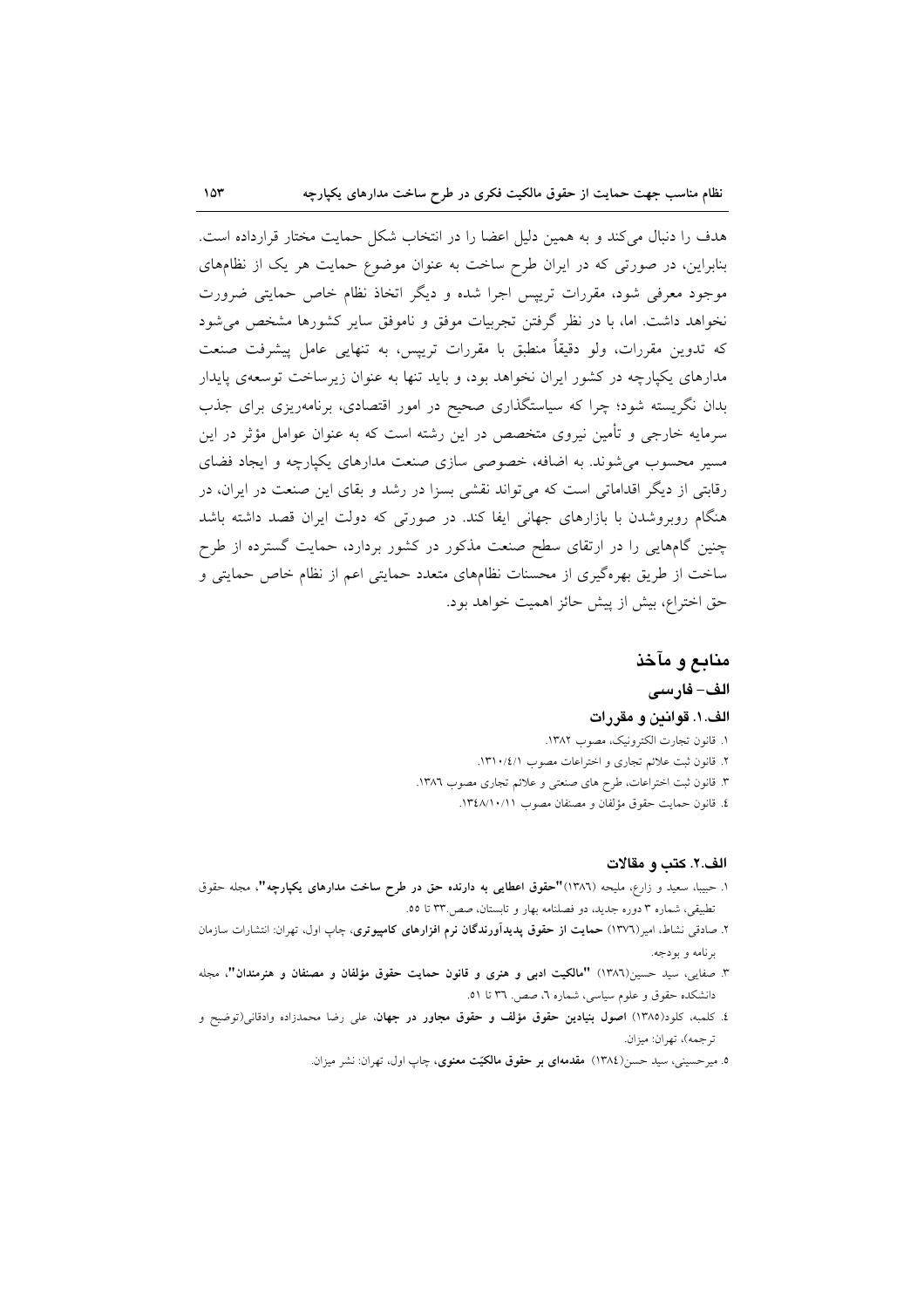ب- خارجي

- 
- 1- Berne Convention for the Protection of Literary and Artistic Works (1971).<br>2- Byström, Marie & Peter Einarsson (2001) **"TRIPS, Consequences for Developing Countries ,Implications for Swedish Development Cooperation", Consultancy Report**<br>to the Swedish International Development Cooperation Agency (Sida), Final Report, available at www.grain.org/docs/sida-trips-2001-en.PDF last visited on1 April 2008.
- 3- Christie, Andrew (1995) Integrated Circuits and Their Contents: International Protection, London: Sweet and Maxwell.
- 4-Correa, Carlos (1990) " Intellectual Property in the Field of Integrated Circuit: Implications for Developing Countries", World Competition, Vol.14, No.2, Geneva,<br>Visited at www.intech.unu.edu/publications/discussion-papers/2000-2d.pdf, Last visited on 3 May 2009.
- 5- EU-Council Directive on the Legal Protection of Topographies of Semiconductor Products: December 16, 1986, 87/54/EEC.
- 6- Firth, Jeremy & Alison (2001) Introduction to Intellectual Property Law, Fourth Edition, UK: ButterWorths/Lexis Nexis.
- 7-Frederick, M. Abbott, Thomas Cottier & Francis Gurry (1999)The International Intellectual Property System, Commentary and Materials. Part one. First Edition. London: Kluwer Law International
- 8- Gervais, Daniel (2003)The TRIPs Agreement, Drafting History and Analysis, Second Edition, London: Sweet & Maxwell.
- 9- Glallaux, Jean Christophe (2003) Droit de la propriété industrielle, 2 e Editions, Paris: **Editions Dalloz**
- 10-Gratton, Éloïse(2003) "Should Patent Protection Be Considered for Computer Software-Related Innovations?" Computer Law Review and Technology Journal, Vol.VII.
- 11- Greguras.Fred M.(1998)"Systems-on-a -Chip, Intellectual Property Protection and Licensing Issues", Available at <http://www.fenwick.com/docstore/Publications /IP/IP Articles /Systems-on-a-Chip.pdf>,Last visited on 3 May 2009.
- 12- Hunt, Robert (November/December1999)"Patent Reform:A Mixed Blessing For the U.S. Economy?", Business Review, available at < http://www.philadelphiafed.org/files/br/ brnd99rh.pdf > 20 Jan., 2007.
- 13- India-Semiconductor Integrated Circuits Layout- Design Act, 2000 (No.37 of 2000).
- 14- Japan- The Act Concerning the Circuit Layout of a Semiconductor Integrated Circuit: May 31, 1985-Last Revised: November 12, 1993
- 15- Kikkawa, Mototada (1988) 'Shipbuilding, Motor Cars and Semiconductors: The Diminishing Role of Industrial Policy in Japan', in Geoffrey Shepherd, Francois Duchene, and Christopher Saunders(eds.), Europe's Industries, London: Francis Pinter.
- 16- Kimura, Yui (1988) The Japanese Semiconductor Industry: Structure, Competitive Strategies and Performance, Greenwich, Connecticut and London, England: JAI Press **Inc.**
- 17- Krishnadas , K.C. (2000)"India Readies Laws to Protect IC Designs", Available online http://www.design-reuse.com/news/1616/india-readies-laws-protect-ic-designs.html, at Last visited on 15 May 2009.
- 18- Martin, Stephen (1996) "Protection, Promotion and Cooperation in the European Semiconductor Industry", Review of Industrial Organization Vol.11,pp.721-735, Netherlands : Kluwer Academic Publishers.
- 19- Myneni, S.R. (2006) Law of Intellectual Property, 3<sup>rd</sup> Edition, Hyderabad: Asia Law House
- 20- Oshima, Y. (2003) "Legal protection for Semiconductor Intellectual Property (IP)" Design Automation Conference, Proceedings of the ASP-DAC 2003, Asia and South Pacific, 21-24, pp. 551 – 555, Digital Object Identifier 10.1109/ASPDAC.2003.1195076.
- 21- Paris Convention for the Protection of Industrial Property (1961).
- 22- Penn, Malcolm(1996) "Eastern Europe in the Global Microelectronics World", Microelectronics Journal, Volume 27, Issue 8, pp. 767-775, Great Britain: Elsevier Science Limited.